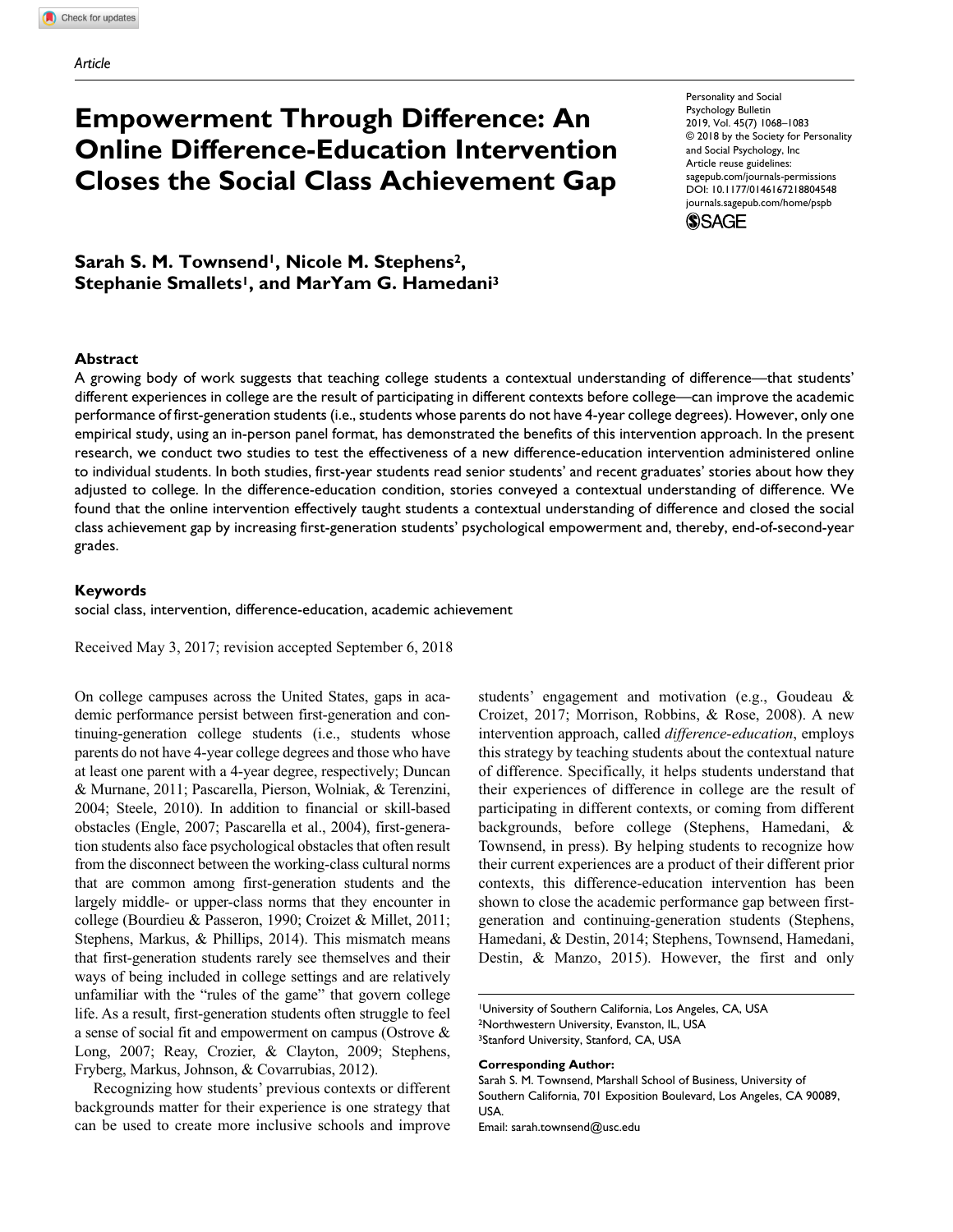published study employing this approach utilized in-person panels of students who shared their stories to deliver the intervention message to groups of participants in the audience (Stephens, Hamedani, & Destin, 2014).

We theorize that difference-education can also be effective when delivered online to individuals, given the success of other social psychological interventions that provide students new "lay theories" about ability and achievement (Wilson, 2011; Yeager & Walton, 2011).<sup>1</sup> These other lay theory interventions (e.g., belongingness) are often conducted online and ask intervention participants to complete relatively short reading and writing tasks. Using these online methods, these interventions have been successfully delivered to individuals, enabling them to be scaled and delivered to large numbers of students (Wilson, 2011; Yeager & Walton, 2011; Yeager et al., 2016). Similar to these lay theory interventions, difference-education seeks to change students' academic outcomes by providing them with a new lay theory about social difference. In particular, difference-education provides a *contextual theory of difference*—an understanding that social differences come from participation in and adaptation to the diverse contexts that people inhabit throughout their lives.

In the present research, we conduct two studies to develop and test the effectiveness of a new online difference-education intervention. In a pilot study, we first test whether students can learn a contextual theory of difference from the online difference-education intervention. In an intervention study, we then test whether learning a contextual theory of difference from this online difference-education intervention conveys academic performance benefits, replicating the primary results of the in-person panel intervention with a longer time-scale (i.e., end-of-second-year grades vs. end-of-firstyear grades). We also examine the process through which difference-education interventions work, testing whether this online intervention improves first-generation students' academic performance through the theorized psychological mechanisms of increased feelings of fit and empowerment. Finally, we examine whether the intervention produces additional psychological benefits not previously examined.

# **The Benefits of Teaching a Contextual Theory of Difference**

We theorize that difference-education is effective because it provides students with a contextual theory of difference. A contextual theory holds that differences are not innate or essential to individual people, but instead derive from people's ongoing participation and repeated experiences in particular contexts over time (e.g., contexts that differ by race, ethnicity, or social class). Understanding that difference is contextual can help students learn that the experience of being different from others in college (a) is a normal part of having different prior experiences and coming from different contexts and (b) need not be negative or isolating but can be

positive and serve as an asset. We theorize that gaining this contextual theory of difference can improve first-generation college students' academic performance by enabling them to feel like they fit in college and empowering them with the know-how and skills to succeed.

Research on multicultural or social justice education, including ethnic studies courses, is consistent with our theorizing. This work suggests that teaching students about the contextual nature of difference can make schools and classrooms more inclusive and empowering and provide academic engagement and achievement gains for disadvantaged students (e.g., Adams, Bell, & Griffin, 2007; Cabrera, Milem, Jaquette, & Marx, 2014; Gay, 2000; Paris & Alim, 2017; Sleeter, 2011). For example, ethnic studies courses have curricula that incorporate elements of histories and political struggles from groups that are traditionally underrepresented in American social studies content. By encouraging students to connect school to their experiences at home and in their communities, ethnic studies courses highlight how contextual factors, such as history, institutions, policies, and practice can shape students' experiences and outcomes.

## *In-Person Panel Difference-Education Intervention*

The in-person panel difference-education intervention provided the first causal evidence that teaching students a contextual theory of difference can improve the academic performance of first-generation college students (Stephens Hamedani, & Destin, 2014). Specifically, this randomized controlled trial compared participants in the intervention condition with those in a control condition (see also Stephens, Townsend, et al., 2015). The difference-education intervention used contrasting real-life stories of both continuing-generation and first-generation students from diverse backgrounds. These contrasting personal narratives simulate the experience of "dialoguing about difference" (Gurin, Nagda, & Zúñiga, 2013) and help intervention participants learn a contextual theory of difference, teaching them how people's diverse backgrounds and prior life experiences shape their experiences in college in both positive and negative ways.

In both conditions of the in-person difference-education intervention study, groups of 20 to 30 incoming students listened to an eight-person panel of junior and senior students share personal stories of transitioning to college and learning how to be successful. In the difference-education condition, panelists' stories connected their experiences in college to their social class backgrounds. Specifically, the stories revealed how students' diverse social class backgrounds shaped the challenges they were likely to face in college, as well as the strengths and strategies they used to be successful. In the control condition, participants heard similar stories of the challenges panelists faced in college and the strengths and strategies they used to be successful. However, because panelists' stories did not include information about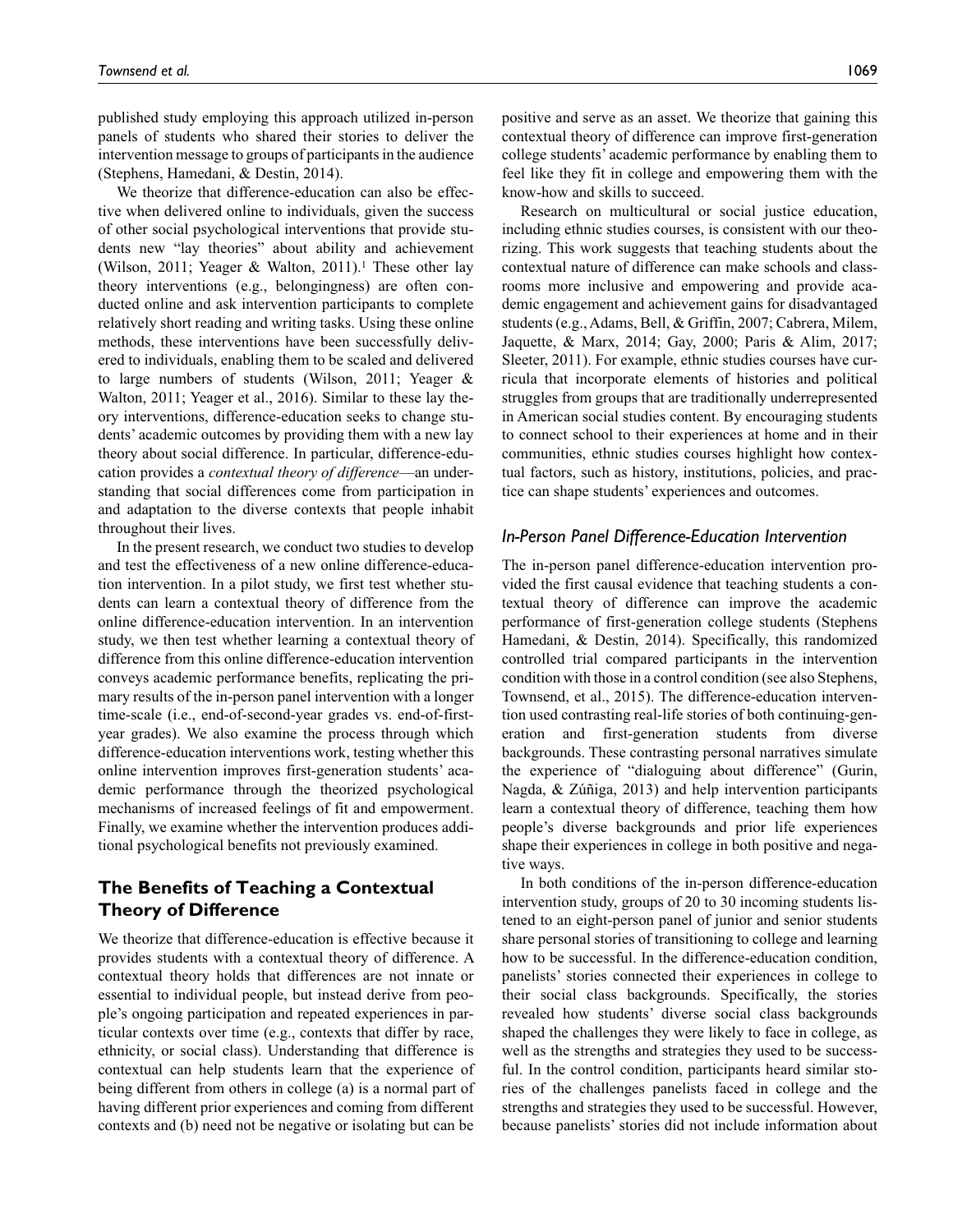how their social class backgrounds shaped their experiences, these stories did not communicate a contextual theory of difference.

Results of this difference-education intervention suggest that both first-generation and continuing-generation students learned a contextual theory of difference (Stephens Hamedani, & Destin, 2014) and retained this knowledge through at least their second year in college (Stephens, Townsend, et al., 2015). For example, soon after participating in the study, students in the intervention reported a greater understanding of how their different backgrounds matter in college than students in the control condition. Importantly, the difference-education intervention was also effective in closing the achievement gap between first-generation and continuing-generation students by increasing first-generation students' grade point averages (GPAs; Stephens, Hamedani, & Destin, 2014).

# **An Online Difference-Education Intervention**

In the present research, we examine the effectiveness of an online difference-education invention for closing the social class achievement gap. Although previous work suggests this approach can be effective in improving first-generation college students' academic performance at the end of their first year in college, only one study has documented these effects (i.e., Stephens, Hamedani, & Destin, 2014). Thus, the first major contribution of this article is to replicate past effects of the difference-education intervention on academic outcomes and show that these effects persist over an extended period of time, improving the cumulative grades of first-generation college students at the end of their second year. Second, we show that an online, individually administered difference-education intervention can effectively communicate a contextual theory of difference and produce academic performance benefits, suggesting the potential scalability of the approach. Third, our research provides additional evidence for the psychological process through which difference-education produces its effects, examining feelings of fit and empowerment as potential mediators. Fourth, the present research also extends the benefits of difference-education to include psychological toughness.

# *Mechanisms for Difference-Education Benefits: Fit and Empowerment*

We examine two key psychological processes through which we theorize that a contextual theory of difference should improve first-generation students' academic performance: fit and empowerment. First, a contextual theory of difference should foster a sense of fit among first-generation students by teaching students that difference comes from the context and that feeling different or having different experiences from other students are normal and expected parts of college life (e.g., Plaut, 2010; Plaut, Garnett, Buffardi, & Sanchez-Burks,

2011). We use the term *fit* to refer to the feeling of being accepted, recognized, welcomed, and included within a setting (e.g., Stephens, Brannon, Markus, & Nelson, 2015).2 Second, a contextual theory of difference should also increase first-generation students' empowerment by helping them to better understand the contextual sources of their challenges (e.g., Gurin et al., 2013). We use the term *empowerment* to refer to students' feelings of preparation, efficacy, and control over their academic experience (Steele, 2010). In turn, the increased empowerment from understanding the contextual sources of their challenges should open up pathways for students to overcome the challenges they face (e.g., strengths and strategies they can leverage to succeed). This suggestion is consistent with the in-person panel study in which firstgeneration students were behaviorally empowered to seek out college resources (i.e., greater reported frequency of having reached out to professors or sought extra help; Stephens, Hamedani, & Destin, 2014).

# *Increasing Psychological Toughness With Difference-Education*

We also expand the range of benefits conferred by difference-education by examining whether first-generation students who participate in the intervention gain psychological toughness. We conceptualize psychological toughness as the ability to be resilient, optimistic, and motivated in the face of challenges, a tendency that is critical for well-being and success in stressful college environments (e.g., Pritchard, Wilson, & Yamnitz, 2007; Solberg Nes, Evans, & Segerstrom, 2009). As mentioned above, the contextual theory of difference provided by difference-education helps students to better understand the contextual sources of their challenges, which should empower students to overcome those challenges. Similarly, students may feel more psychologically tough as they face those challenges. A follow-up of the initial in-person panel difference-education intervention found results consistent with this suggestion (Stephens, Townsend, et al., 2015). Specifically, first-generation students in the difference-education condition, compared with the control condition, showed more adaptive physiological coping responses during a stressful task (i.e., delivering a speech to a research assistant), suggesting that they may have been more tough or resilient.

## *Current Research*

We present two studies below. First, we conducted a pilot study to test whether our new online difference-education intervention effectively communicates a contextual theory of difference. We predicted that both first-generation and continuing-generation students would learn this contextual theory from the online materials. Second, we conducted a randomized control trial to test whether the online difference-education intervention replicates prior work by closing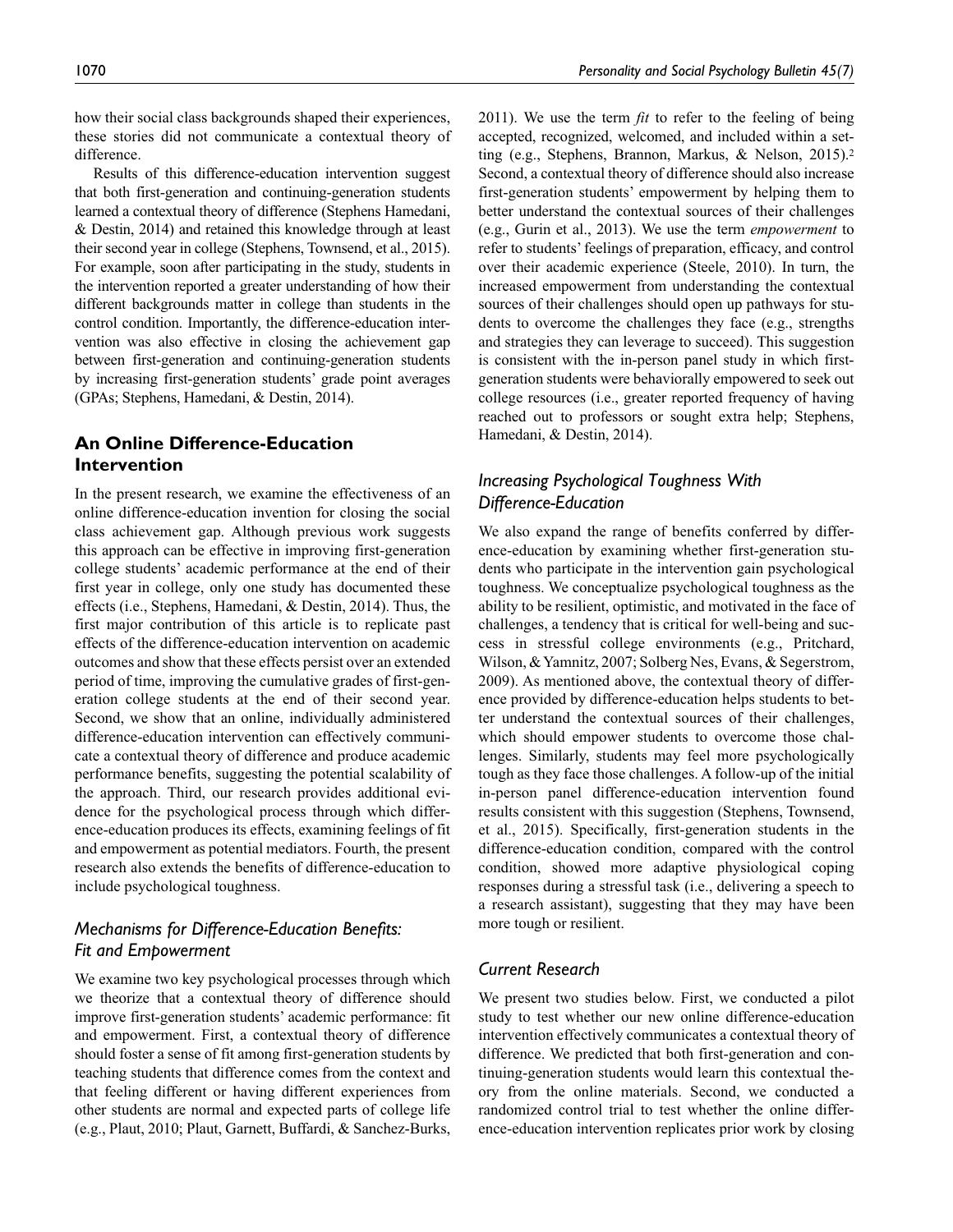the social class achievement gap in a new university context and over an extended period of time (i.e., end-of-second-year grades vs. end-of-first-year grades). This study also tests whether the intervention produces academic benefits through the theorized processes and enhances students' psychological toughness. We predicted that the online difference-education intervention would improve first-generation students' performance by providing a greater sense of fit and empowerment and would also increase their psychological toughness, compared with their counterparts in a control condition.

## **Pilot Study**

Before testing our primary hypotheses in an intervention study, we first conducted a pilot study to examine whether an online difference-education intervention could teach students a contextual theory of difference (i.e., that differences come from having different backgrounds or previous contexts). Given the success of other online lay theory interventions, we predicted that both first- and continuing-generation students in the difference-education condition would learn a contextual theory of difference. In addition, we examined whether difference-education would improve first-generation students' perceptions of their college experience. However, we conducted this study at the end of participants' first year in college and the evidence about the success of interventions at this time period is mixed (Walton & Cohen, 2007; Wilson, 2011; Yeager & Walton, 2011). Therefore, we were tentative in our prediction that first-generation students in the difference-education versus control condition would have a better perception of their college experience.

#### *Participants*

Across 2 consecutive academic years, we recruited 137 students attending a midsized private research university in the Midwestern United States in the final term of their first year. We determined our sample size by inviting all first year, firstgeneration students and a random sample of first year, continuing-generation students to participate. We conducted the study during 2 academic years to recruit enough first-generation students. Given the small population of first-generation students and our clear a priori hypothesis, our sample size accords with current recommendations (e.g., Simmons, Nelson, & Simonsohn, 2011). We excluded 13 participants because they had participated in the in-person panel difference-education intervention. Of the remaining 124 participants, 51 were first-generation students (i.e., neither parent had a 4-year college degree), and 73 were continuing-generation students (i.e., at least one parent had a 4-year college degree). Based on the primary effect in the in-person panel intervention (i.e., the improved GPAs of first-generation students in the intervention compared with control condition; *d*  $=$  .700), this study is somewhat underpowered (i.e.,  $\sim$ 70%).

Using demographic data from official university records, we found that the majority of first-generation students (56.86%) were low income (i.e., received Pell grants), compared with a minority of continuing-generation students  $(17.81\%)$ ,  $\chi^2(1, N = 124) = 20.44$ ,  $p < .001$ . To examine racial and ethnic differences between first-generation and continuing-generation students, we created a dummy variable (0 = *disadvantaged*, 1 = *advantaged*). Given the relationship between race and academic performance in the United States (e.g., Kao, 1995; Steele, 2010), Whites and Asians or Asian Americans were classified as academically advantaged, whereas African Americans, Latinos, and Native Americans were classified as academically disadvantaged. First-generation students were more likely to be from a disadvantaged racial or ethnic background (35.29%) than continuing-generation students (17.81%),  $\chi^2(1, N = 124)$  $4.90, p = .027.$ 

## *Procedure*

Participants were recruited via email and provided a link to participate in the online study. Participants read the materials and responded to the survey items in a location of their choosing. The manipulation consisted of five short profiles of junior or senior students or recent graduates. Each displayed an individual's picture, first name, class, and graduation year, along with a personal story ostensibly written by that individual. We used this format to mimic how participants in the in-person panel intervention listened to panelists' stories and we based the content of these written stories on the information presented by the panelists (Stephens, Hamedani, & Destin, 2014). Participants were randomly assigned to either the difference-education  $(n = 71)$  or control  $(n = 53)$  condition (uneven numbers are due to a glitch in random assignment software). Across conditions, the stories were of comparable length and from the same demographically diverse group of students, and first-generation and continuing-generation students were evenly distributed,  $\chi^2(1, N = 124) = 0.20, p = .658$ .

The key difference between conditions was whether the stories provided a contextual theory of difference. In the difference-education condition, the stories provided this theory by describing how students' different social class backgrounds (e.g., parents' educational attainment) shaped their college experiences in both good and bad ways. For example, illustrating how his social class background shaped his experience of obstacles in college, one first-generation student said, "Since my parents didn't go to college, they didn't feel they had room to tell me how to make my decisions . . . That definitely made things hard because I would have liked a bit of input from my parents."

Similarly, this student also illustrated how his background shaped his college experience in terms of the strengths and strategies he could leverage to succeed. Specifically, the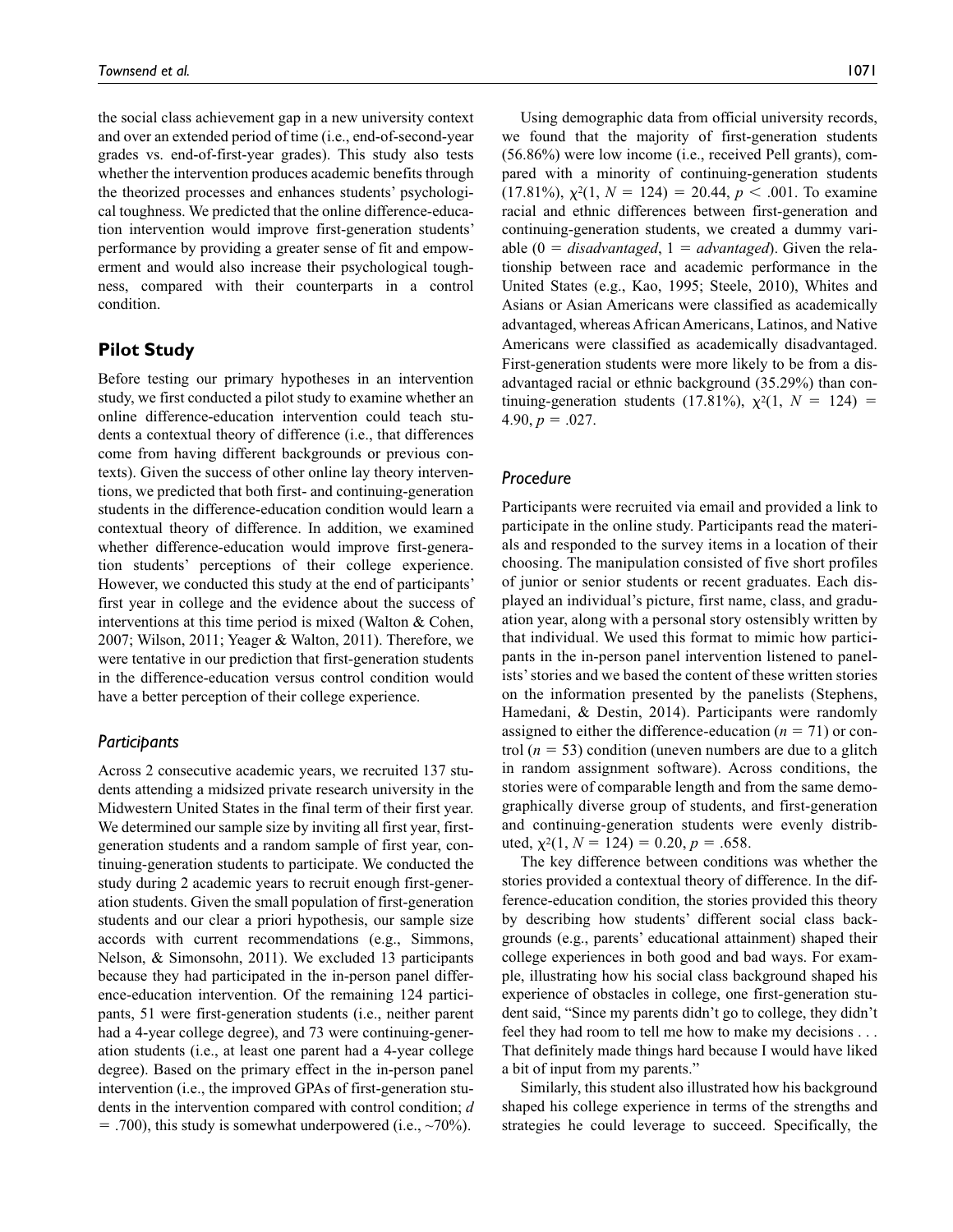student went on to say, "It's really about assessing what you have, making the best of the situation, and moving forward from that instead of looking at what you could've done better up to that point." Similarly, one continuing-generation student's story linked her background (i.e., that her parents have graduate-level degrees and she attended a small private high school) to an obstacle: "It was definitely a big adjustment going into classes with 150, 300 people. It was hard to stand up for myself and get the personal attention and help that I needed." She then went on to describe a strategy for success: "All it takes is a little ingenuity to email a professor whose class is closed." As with the in-person panel intervention, a contextual theory of difference was communicated by not only linking each of the students' college experiences to their social class backgrounds, but also more holistically, in the systematic variation across students' stories.

In the control condition, students' stories provided general information about students' positive and negative experiences in college (i.e., obstacles they faced, as well as strengths and strategies they could leverage to be successful). However, this content was not connected to students' social class backgrounds. Therefore, participants did not gain a contextual theory of difference. For example, one student described the following obstacle she faced: "One challenge for me in my first year was learning how to study and figuring out how to be fully prepared by the time exams come at the end of the quarter." She then described the strengths and strategies she used to be successful, saying that she "learned that the most helpful way to study for midterms and final exams was to reread material." See the online supplemental material for additional excerpts.

## *Measures*

*Contextual theory of difference.* To assess whether the online format effectively communicated a contextual theory of difference, participants responded to two open-ended prompts: "Please list three ways in which the lessons shared in these stories could help you navigate [university] in the future" and "Based on the lessons conveyed in the stories, what are the top three things you would like to share with future incoming students to help them navigate their transition to [university]?" These items are conceptually identical to those used as a manipulation check in the in-person panel intervention (Stephens, Hamedani, & Destin, 2014). To encourage participants to internalize the message, they also answered the question, "How does your story relate to the stories you just read?" (Yeager & Walton, 2011).

*Perceptions of college experiences.* To assess whether the online intervention could improve first-generation students' perceptions of their college experience in the same survey, participants responded to the following three self-report measures. Participants responded to all items using a scale from 1 (*strongly disagree*) to 7 (*strongly agree*). See the

online supplemental material for a complete list of items from the pilot and intervention studies.

*Social fit*. On six items adapted from Walton and Cohen's (2007) measure of social fit, participants reported whether they felt that they belonged or fit in socially at their university (e.g., "I feel like I belong as a student at [university]"),  $\alpha$  $= .86, M = 5.11, SD = 1.25.$ 

*Comfort in interactions*. On seven items we created, participants reported whether they felt comfortable engaging in various interpersonal behaviors in college (e.g., "I feel comfortable sharing my opinions with other [university] students"),  $\alpha = .82, M = 5.26, SD = 1.01$ .

*Value of working with others*. On five items we created, participants reported whether they perceived seeking help from others as valuable for being a successful student (e.g., "Getting extra help outside of class is part of being a good student"),  $\alpha = .84$ ,  $M = 6.09$ ,  $SD = 0.80$ .

*Demographics.* We obtained the following demographic information from the university registrar: gender, racial and ethnic background, high school GPA, whether they were receiving Pell grants (as a measure of household income), and generation status.3

#### *Results*

*Contextual theory of difference.* Using the coding scheme from in-person panel intervention, we assessed whether participants in the difference-education condition learned a contextual theory of difference by examining whether they were able to report that students' different backgrounds shape their experiences in college. Specifically, we coded whether participants mentioned that *people have backgrounds "like mine"* and *people's different backgrounds matter*. Two coders, unaware of participants' generation status and condition, coded the data ( $\kappa = .622-.838$ ; Landis & Koch, 1977); coding disagreements were resolved through consensus. Supporting our hypothesis, participants in the difference-education condition more often mentioned that people have backgrounds like theirs and that people's different backgrounds matter than did participants in the control condition. See Table 1 for sample responses, percentages of responses in each condition and coding category, and results of chi-square analyses.4

*Perceptions of college experiences.* We performed a series of 2 (generation status: first-generation vs. continuing-generation)  $\times$  2 (condition: difference-education vs. control) univariate ANCOVAs to examine the effects of generation status, condition, and their interaction on participants' perceptions of their college experience (see Table 2). Given that students' demographic characteristics and previous academic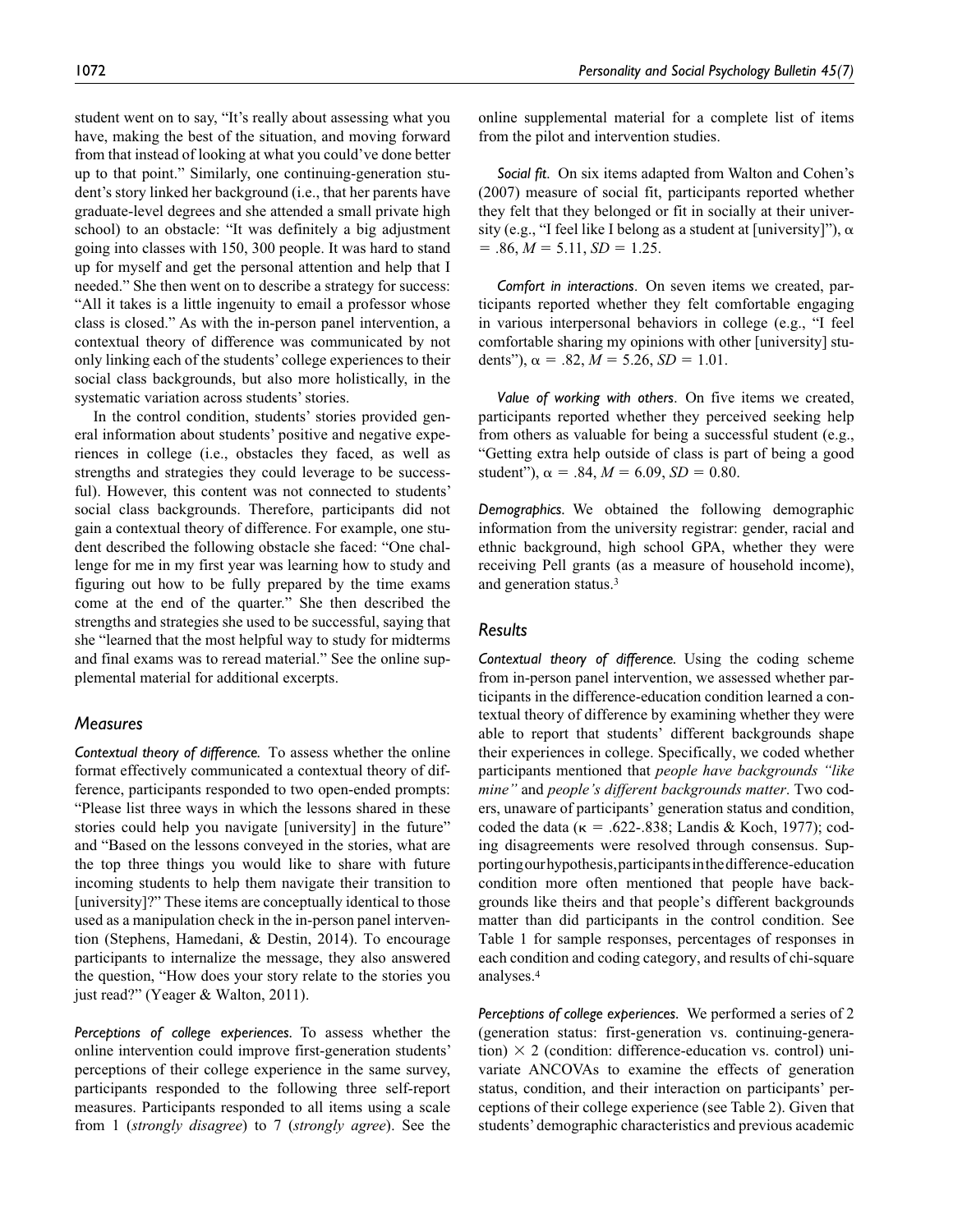|                                           |                                                                                                                                                                                                                                                                                                                                                    | Chi-square analysis               |                      |                                |
|-------------------------------------------|----------------------------------------------------------------------------------------------------------------------------------------------------------------------------------------------------------------------------------------------------------------------------------------------------------------------------------------------------|-----------------------------------|----------------------|--------------------------------|
|                                           | Sample response                                                                                                                                                                                                                                                                                                                                    | Difference-education<br>condition | Control<br>condition | $\chi^2$<br>r [95% CI]         |
| Coding category                           |                                                                                                                                                                                                                                                                                                                                                    |                                   |                      |                                |
| People have<br>backgrounds "like<br>mine" | It's important to understand the different scenarios<br>and backgrounds people are coming from and to<br>realize that (a) you're not the only one, and (b)<br>people are not all like you either.<br>I should acknowledge that there are people coming<br>from similar backgrounds as me and not feel<br>embarrassed about my financial situation. | 30.98                             | 9.43                 | $8.28**$<br>.26 [.086, .415]   |
| People's different<br>backgrounds matter  | Everyone comes from such a different background<br>and has different motives for doing well.<br>It is okay to be a first-generation college student.<br>You will just have to figure more things out<br>on your own, which can enhance the college<br>experience.                                                                                  | 39.44                             | 3.77                 | $21.04***$<br>.41 [.254, .548] |

#### **Table 1.** Between-Condition Comparison of the Percentage of Responses Coded Within Each Coding Category.

*Note.*  $N = 124$ . Effect size is Pearson's *r* followed by 95% CI. CI = confidence interval. \*\**p* < .01. \*\*\**p* < .001.

|  | Table 2. Univariate Analysis of Covariances Results for Perceptions of College Experiences in the Pilot Study. |  |  |  |  |  |  |  |  |  |  |  |  |
|--|----------------------------------------------------------------------------------------------------------------|--|--|--|--|--|--|--|--|--|--|--|--|
|--|----------------------------------------------------------------------------------------------------------------|--|--|--|--|--|--|--|--|--|--|--|--|

|                               | Dependent variable         |                         |                                 |  |  |
|-------------------------------|----------------------------|-------------------------|---------------------------------|--|--|
|                               | Comfort in<br>interactions | Social fit              | Value of working<br>with others |  |  |
|                               | F                          | F                       | F                               |  |  |
| Covariate                     |                            |                         |                                 |  |  |
| High school GPA               | 0.56                       | 0.02                    | 0.08                            |  |  |
| Race and ethnicity            | 0.06                       | 0.48                    | 0.04                            |  |  |
| Gender                        | 2.51                       | $4.58*$                 | 1.15                            |  |  |
| Low-income status             | 0.90                       | 0.07                    | 2.92 <sup>†</sup>               |  |  |
| Main and interactive effects  |                            |                         |                                 |  |  |
| Condition                     | $4.55*$                    | 1.00                    | 0.06                            |  |  |
| Generation                    | 1.47                       | 1.18                    | 0.01                            |  |  |
| Condition $\times$ Generation | 7.49**                     | 0.74                    | 0.95                            |  |  |
| Raw means and standard        |                            |                         |                                 |  |  |
| deviations                    | M(SD)                      | M(SD)                   | M(SD)                           |  |  |
| FGs, difference-education     | $5.57_{\text{a}}(1.07)$    | $5.15_{\text{a}}(1.47)$ | $6.23_{\text{a}}(0.85)$         |  |  |
| FGs, control                  | 4.78 <sub>b</sub> $(1.11)$ | $4.84a$ (1.28)          | $6.06a$ (0.78)                  |  |  |
| CGs, difference-education     | $5.26_{\text{a}}(0.99)$    | $5.21_{\text{a}}(1.08)$ | $5.96a$ (0.80)                  |  |  |
| CGs, control                  | $5.38a$ (0.74)             | $5.16_{\text{a}}(1.27)$ | $6.16_{\text{a}}(0.80)$         |  |  |

*Note*. Degrees of freedom (*df*) for all dependent variables = 1, 116. High school GPA (continuous), race and ethnicity (0 = *disadvantaged*, 1 = *advantaged*), gender (0 = *male*, 1 = *female*), low-income status (0 = *low income*, 1 = *not low income*), condition (0 = *control*, 1 = *difference-education*) and generation (0 = *first-generation*, 1 = *continuing-generation*). Within each column, means that have different subscripts differ significantly based on post hoc tests of adjusted means ( $p < .05$ ). GPA = grade point average; FGs = first-generation students; CGs = continuing-generation students.  $\text{tp}$  < .10.  $\text{*}p$  < .05.  $\text{**}p$  < .01.

performance are likely to influence their college experience, we controlled for race and ethnicity  $(0 = disadvantage, 1 =$ *advantaged*), gender (0 = *male*, 1 = *female*), and high school GPA. To be consistent with data analyses from the in-person

panel intervention, we also controlled for low-income status (i.e., whether students received Pell grants; 0 = *low income*, 1 = *not low income*). However, our results are largely unchanged when we exclude this covariate. Following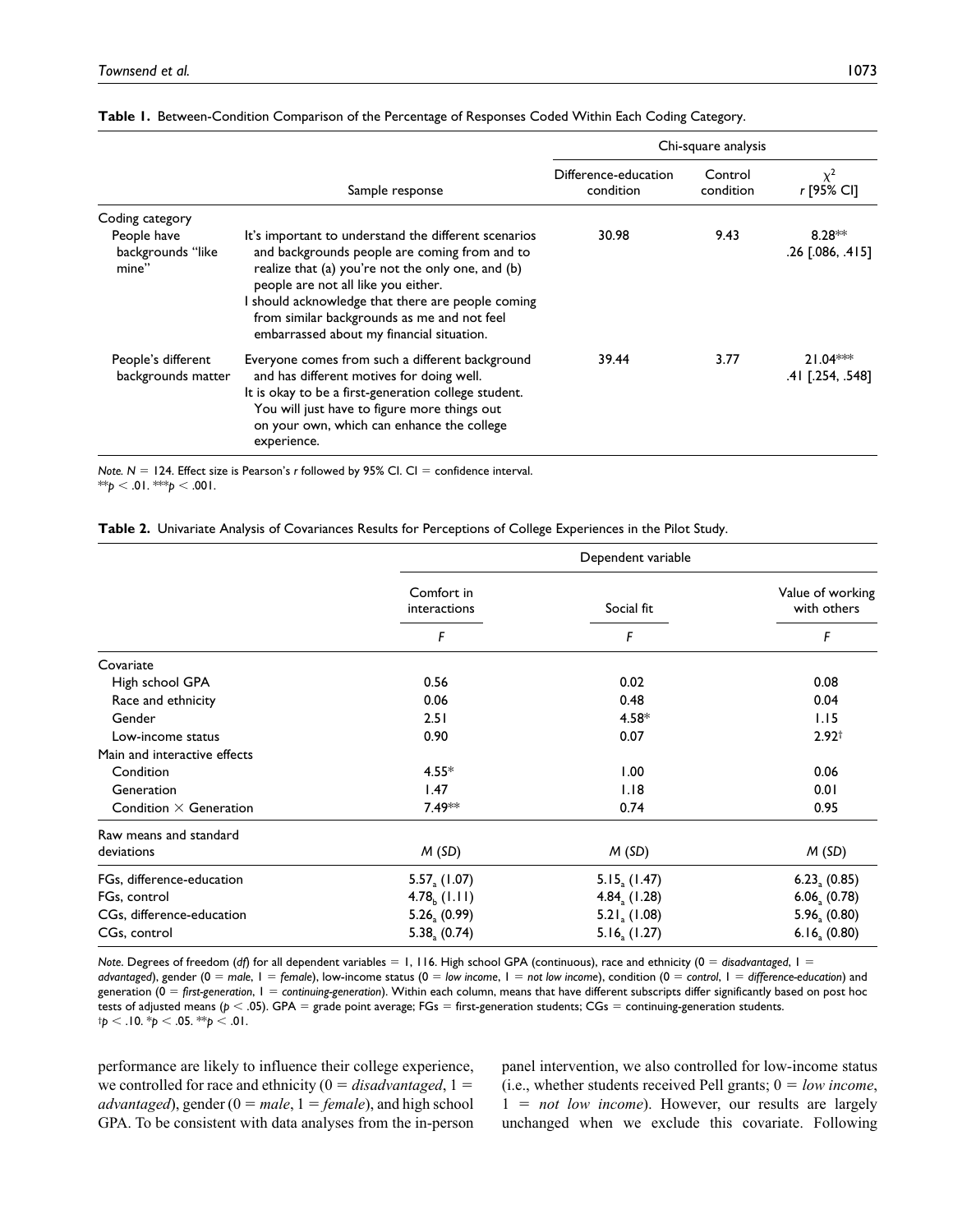Lakens (2013), we report partial eta-squared effect sizes with 90% confidence intervals (CIs, in brackets) for ANCOVAs in both studies.

Contrary to our predictions, we found no significant interactive effects for participants' feelings of social fit or belief that working with others is valuable. However, consistent with our predictions, we found a significant interaction for students' anticipated comfort in interactions on campus, *F*(1, 116) = 7.49,  $p = .007$ ,  $\eta_p^2 = .061$  [.009, .141]. Although first-generation students reported significantly lower comfort than continuing-generation students in the control condition,  $F(1, 116) = 6.84$ ,  $p = .010$ ,  $\eta_p^2 = .056$  [.007, .134], the two groups reported similar levels of comfort in the difference-education condition,  $F(1, 116) = 1.12$ ,  $p = .291$ ,  $\eta_p^2 =$ .010 [0, .058]. Importantly, this was due to an increase in comfort reported by first-generation students in the difference-education compared with control condition, *F*(1, 116)  $= 10.37, p = .002, \eta_p^2 = .082$  [.020, 169]. Continuinggeneration students' comfort did not differ by condition, *F*(1,  $116$ ) = 0.23, *p* = .634,  $\eta_p^2$  = .002 [0, .035].

## *Discussion*

Supporting our theorizing, results suggest that participants were able to learn a contextual theory of difference when they read the difference-education materials online. Compared with participants in the control condition, those in the difference-education condition were more likely to mention that other students have backgrounds like theirs and that students' different backgrounds matter. We also found some preliminary support for our secondary hypotheses that learning a contextual theory of difference would improve first-generation students' perceptions of their college experiences. Although the difference-education compared with control condition did not change participants' feelings of social fit or beliefs that working with others is valuable, it did increase first-generation students' anticipated comfort in campus interactions. One potential reason for these divergent results may be the relative malleability of these different constructs at the end of students' first year in college, when they completed the study. We speculate that general understandings such as social fit and value of working with others may accumulate based on one's experiences and, therefore, be relatively resistant to change. In contrast, more specific perceptions of concrete behavior, such as expected feelings of comfort in interactions (e.g., speaking in class), might be open to change with new information.

## **Intervention Study**

Our intervention study had three goals. First, to replicate the initial intervention in a different university context, we examined whether our online difference-education intervention can close the social class achievement gap by improving first-generation students' grades.<sup>5</sup> Given that interventions should be most effective during the college transition (Wilson, 2011; Yeager & Walton, 2011; cf. Walton & Cohen, 2007), we recruited students at the beginning of their first year. Second, we examined the *processes* through which the intervention produces its benefits. Specifically, we tested whether difference-education would increase first-generation students' social fit and empowerment compared with the control condition and whether these changes would close the achievement gap. Third, we examined whether the difference-education intervention would provide first-generation students with additional psychological benefits, indicating greater psychological toughness.

## *Participants*

We recruited 133 participants from a large, private research university on the West coast of the United States. All participants were in the first 5 to 9 weeks of their first year. Our sample size was determined by recruiting as many first-generation students as possible from the entire population of firstgeneration students to participate in the "[university] Student Stories Project." To ensure that our results are due to generation status, rather than gender, race, or ethnicity, we recruited a comparable number of continuing-generation students to roughly match the gender and racial and ethnic backgrounds of the first-generation students. Again, using the effect size from the in-person panel intervention (i.e., first-generation students' improved GPA;  $d = .700$ ), this study is somewhat underpowered by conventional standards (i.e.,  $\sim$ 71%).

Fifty-four participants were first-generation and 79 were continuing-generation. As indicated by self-report, the majority of first-generation students (77.78%) were low income (i.e., received Pell grants), compared with a minority of continuing-generation students (17.95%),  $\chi^2(1, N = 132)$  = 46.76,  $p < .001$ . One continuing-generation student did not report whether he received a Pell grant. To maintain greater power, we included this participant in our analyses, assigning him the modal response for continuing-generation students (i.e., not a Pell grant recipient). As in the pilot study, we created a dummy variable based on participants' racial and ethnic backgrounds (0 = *disadvantaged*, 1 = *advantaged*). As a result of our matched-sample recruiting, first-generation students were *not* more likely to be from disadvantaged racial backgrounds (44.44%) than continuing-generation students  $(45.57\%)$ ,  $\chi^2(1, N = 133) = 0.02$ ,  $p = .898$ .

For GPA analyses, we also examined a campuswide control group of all other first-year students. By obtaining students' generation status from the university, we were able to compare participants' end-of-Year-2 cumulative GPAs with those of nonparticipants—that is, 295 first-generation and 2,433 continuing-generation students.

## *Procedure*

*Online intervention and Time 1 survey.* As in the pilot study, participants were recruited via email and completed the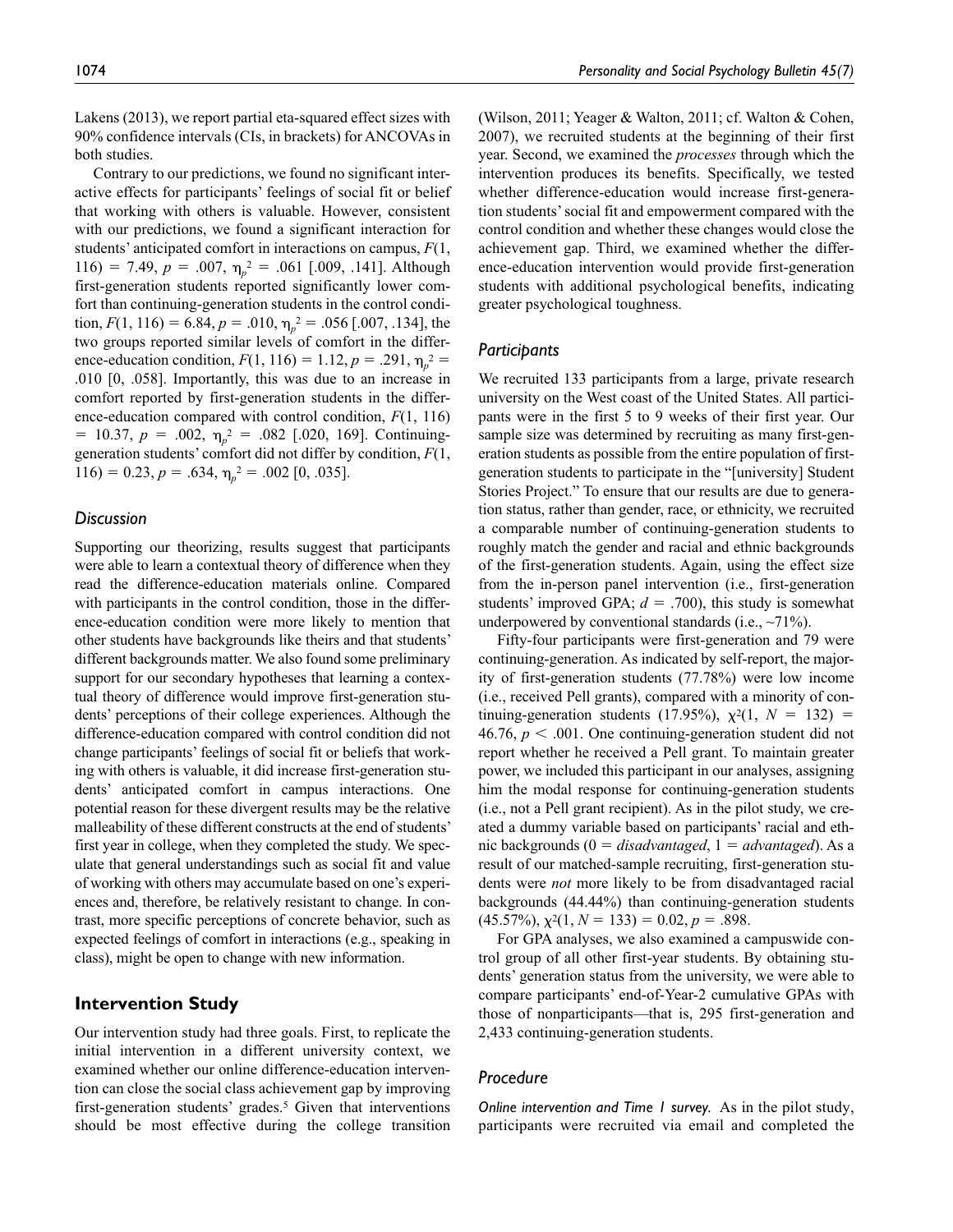intervention materials online in a location of their choosing. The intervention materials were nearly identical to the pilot study. We made small alterations so that the stories would accurately reflect the new context (e.g., changed the names of student groups). Participants were randomly assigned to either the difference-education ( $n = 68$ ) or control  $(n = 65)$  condition. First-generation and continuinggeneration students were evenly distributed across conditions,  $\chi^2(1, N = 133) = 0.85$ ,  $p = .357$ . Immediately following the intervention (Time 1), participants completed a series of measures to assess whether they had learned a contextual theory of difference and whether the intervention affected their expectations for their college experiences, including preliminary measures of our potential mediators: social fit and empowerment.

*End-of-first-year (Time 2) survey.* We conducted an end-offirst-year (Time 2) follow-up survey for which participants were recruited via email. Participants completed this survey online, which included measures of social fit and empowerment (i.e., our potential mediators) and of psychological toughness, as well as various other measures assessing participants' college experiences. The attrition rate from Time 1 was 22.56%, which did not differ by condition, control, 27.69%, versus difference-education, 17.64%,  $\chi^2(1, N =$  $133$ ) = 1.92,  $p = 0.166$ , or generation status, first-generation, 22.22% versus continuing-generation, 22.78%,  $\chi^2(1, N =$  $(133) = 0.010, p = .939.$ 

*Academic performance at end of second year.* We obtained participants' official cumulative GPAs at the end of their second year. The attrition rate from Time 1 was 7.52%, which did not differ by condition, control, 7.69%, versus difference-education, 7.35%,  $\chi^2(1, N = 133) = 0.01, p = .941$ , or generation status, first-generation, 7.41% versus continuing-generation, 7.59%,  $\chi^2(1, N = 133) = 0.002$ ,  $p = .968$ . Importantly, the GPAs of participants in the control condition were statistically equivalent to the GPAs of the nonparticipants in our campuswide control group. This was true for first-generation students (control:  $M = 3.15$ ,  $SD = 0.38$ , campuswide control:  $M = 3.17$ ,  $SD = 0.53$ ),  $F(1, 305) = 0.03$ ,  $p = .862$ ,  $\eta_p^2$  < .000 [0, .004], and continuing-generation students (control: *M*  $= 3.42, SD = 0.38$ , campuswide control:  $M = 3.38, SD =$ 0.42),  $F(1, 2344) = 0.32, p = .569 \eta_p^2 < .000 [0, .002]$ .

## *Measures*

*Contextual theory of difference (Time 1).* Using the same openended questions as in the pilot study, we evaluated whether students learned a contextual theory of difference and also gave participants the opportunity to internalize the message. In addition, we included a closed-ended measure on which participants reported how much the stories mentioned students' backgrounds on a scale from 1 (*not at all*) to 7 (*very often*).6

*Mediators of academic performance (Times 1 and 2).* We measured self-reported social fit and empowerment on a scale from 1 (*strongly disagree*) to 7 (*strongly agree*). We measured these at Time 1 to obtain preliminary evidence that the

*Social fit*. On three items, participants reported whether they felt that they belonged or fit in at their university, Time 1:  $\alpha = .78$ ,  $M = 5.29$ ,  $SD = 1.35$ ; Time 2:  $\alpha = .85$ ,  $M =$ 5.10,  $SD = 1.42$ . We use two items from the pilot study, and we created one additional item, "I expect that I will have to become a different person to fit in at [university name]" (reverse-coded).

intervention affected students as predicted and at Time 2 to

serve as mediators of academic performance.

*Empowerment*. On eight items, participants reported whether they felt academically empowered, Time 1:  $\alpha$  = .84,  $M = 5.44$ ,  $SD = 0.87$ ; Time 2:  $\alpha = .89$ ,  $M = 5.43$ , SD = 1.07. Items measured feelings of perceived preparation (Stephens, Hamedani, & Destin, 2014), academic efficacy (Midgley et al., 2000), and learner empowerment (adapted from Frymier, Shulman, & Houser, 1996). An example item is "I can do things at [university name] in a way that is right for me."

*Psychological toughness (Time 2).* To assess our intervention's effects on participants' psychological toughness in college, we measured three constructs using self-report measures: psychological thriving, resilience, and psychological competence.

*Psychological thriving*. On seven items, participants reported how much they experienced feelings of thriving or growth in a positive direction (e.g., "engaged," "motivated") over the past 30 days on a scale from 1 (*very slightly*) to 5 (*extremely*),  $\alpha = .87, M = 3.41, SD = 0.73.$ 

*Resilience*. On six items, participants reported their overall resilience (e.g., "I am able to adapt to change") on a scale from 1 (*not true at all*) to 5 (*true nearly all the time*),  $\alpha = .72$ ,  $M = 3.83$ ,  $SD = 0.59$ . We used two items from Duckworth, Peterson, Matthews, and Kelly's (2007) Grit Scale and four items from the Connor–Davidson Resilience Scale (Connor & Davidson, 2003).

*Psychological competence*. On two items used by Wickrama and colleagues (2013), participants reported their overall psychological competency (e.g., "How often have you felt confident about your ability to handle your personal problems?") on a scale from 0 (*never*) to 4 (*very often*), *r* =  $.50, M = 2.36, SD = 0.88.$ 

*Demographics.* On the Time 1 survey, participants reported the same demographics as in the pilot study. We also obtained participants' high school GPA from the university.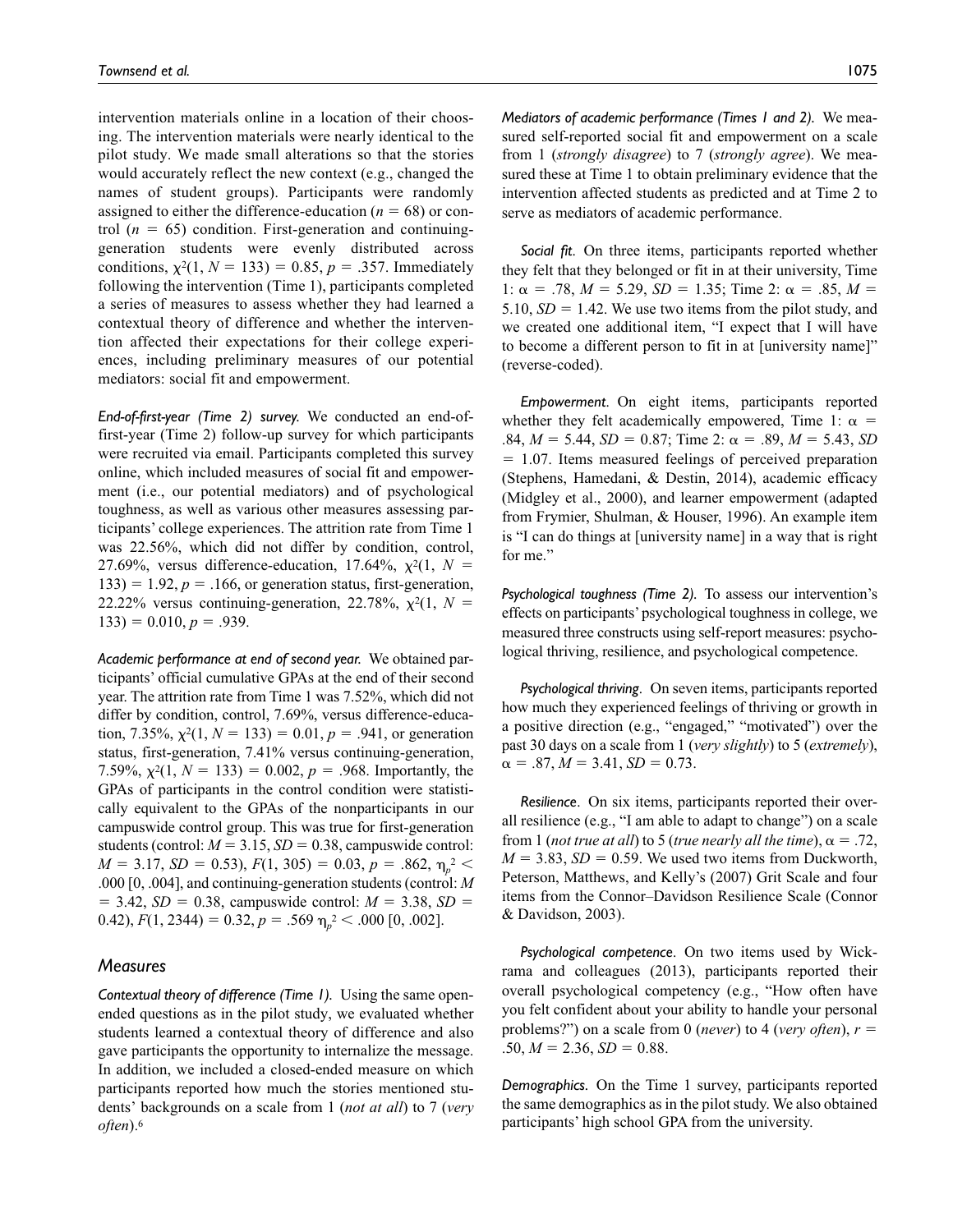|                                   | Variable                |                                   |                         |                         |                         |  |  |
|-----------------------------------|-------------------------|-----------------------------------|-------------------------|-------------------------|-------------------------|--|--|
|                                   | Academic<br>performance | Academic performance<br>mediators |                         |                         |                         |  |  |
|                                   | <b>GPA</b>              | Social fit Time                   | Empowerment<br>Time I   | Social fit<br>Time 2    | Empowerment<br>Time 2   |  |  |
|                                   | F                       | F<br>F                            |                         | F                       | F                       |  |  |
| Covariate                         |                         |                                   |                         |                         |                         |  |  |
| High school GPA                   | $18.52***$              | 1.01                              | 1.01                    | 0.27                    | 0.17                    |  |  |
| Race and ethnicity                | 0.38                    | 0.46                              | 0.13                    | 0.58                    | 0.01                    |  |  |
| Gender                            | 0.12                    | 0.11                              | 1.28                    | 0.32                    | 1.65                    |  |  |
| Low-income status                 | 1.88                    | 3.90+                             | 0.72                    | 1.91                    | 0.24                    |  |  |
| Main and interactive effects      |                         |                                   |                         |                         |                         |  |  |
| Condition                         | $7.75***$               | 2.24                              | 0.26                    | 0.26                    | 1.06                    |  |  |
| Generation                        | 0.36                    | 0.23                              | 0.003                   | 0.04                    | 1.49                    |  |  |
| Condition $\times$ Generation     | $5.01*$                 | 3.91 <sup>†</sup>                 | $5.85*$                 | 2.08                    | $7.12**$                |  |  |
| Raw means and standard deviations | M(SD)                   | M(SD)                             | M(SD)                   | M(SD)                   | M(SD)                   |  |  |
| FGs, difference-education         | 3.48, (0.40)            | 5.56, (1.10)                      | 5.62, (0.62)            | 5.18, (1.46)            | 5.57, (1.08)            |  |  |
| FGs, control                      | $3.15_{h}$ (0.38)       | $4.77b$ (1.48)                    | $5.20_{\text{a}}(1.05)$ | $4.55_{\text{a}}(1.55)$ | $4.82b$ (1.37)          |  |  |
| CGs, difference-education         | $3.46_{\text{a}}(0.37)$ | 5.32 <sub>a,b</sub> $(1.40)$      | $5.34_{\circ}$ (0.96)   | 5.12, (1.48)            | $5.42_{a,b}$ (0.92)     |  |  |
| CGs, control                      | $3.42_{a,b}$ (0.38)     | 5.47 <sub>a,b</sub> $(1.27)$      | 5.64, (0.70)            | $5.43a$ (1.15)          | $5.77_{\text{a}}(0.84)$ |  |  |
|                                   |                         |                                   |                         |                         |                         |  |  |

#### **Table 3.** Univariate ANCOVAs Results for GPA and Potential Mediators in the Intervention Study.

*Note*. Degrees of freedom (*df*) for GPA = 1, 115, *df* for Time 1 academic performance mediators = 1, 125, *df* for Time 2 academic performance mediators = 1, 95. High school GPA (continuous), race and ethnicity (0 = *disadvantaged*, 1 = *advantaged*), gender (0 = *male*, 1 = *female*), low-income status (0 = *low income*, 1 = *not low income*), condition (0 = *control*, 1 = *difference-education*) and generation (0 = *first-generation*, 1 = *continuing-generation*). Within each column, means that have different subscripts differ significantly based on post hoc tests of adjusted means (*p* < .05). GPA = grade point average;  $FGs = first-generation students$ ;  $CGs = continuing-generation students$ . †*p* < .10. \**p* < .05. \*\**p* < .01. \*\*\**p* < .001.

## *Results*

*Contextual theory of difference.* We first examine our two measures of whether participants learned a contextual theory of difference (i.e., that students' different backgrounds can shape their experiences in college).

*Open-ended measure*. As in the pilot study, we coded whether participants mentioned that *people have backgrounds "like mine"* and *people's different backgrounds matter*. Two coders, unaware of participants' generation status and condition, coded the data ( $\kappa = .754-.939$ ). One coded 20% of responses and the second coded 100%; we report the data from the latter. Consistent with the pilot study and our predictions, participants in the difference-education condition were more likely to mention that people have backgrounds like theirs (23.53%) and that people's different backgrounds matter (32.35%) compared with participants in the control condition, 7.69%,  $\chi^2(1, N = 133) = 6.27, p = .012, r = .22$ 95% CI =  $[0.049, 0.374]$  and  $6.15\%$ ,  $\chi^2(1, N = 133) = 14.50$ ,  $p < .001$ ,  $r = .33$ , 95% CI = [.169, .474], respectively.

*Closed-ended measure*. To examine responses, we conducted a one-way ANOVA with condition as the independent variable. Consistent with our predictions and participants' open-ended responses, participants in the difference-education condition reported that the stories mentioned students' backgrounds ( $M = 5.03$ ,  $SD = 1.16$ ) significantly more than participants in the control condition, *M* = 3.06, *SD*  $= 1.16; F(1, 131) = 95.96, p < .001, \eta_p^2 = .423$  [.317, .507].

*Academic performance.* To examine academic performance, we performed a 2 (generation status: first-generation vs. continuing-generation)  $\times$  2 (condition: difference-education vs. control) univariate ANCOVA predicting cumulative GPA at the end of students' second year and including the same covariates as in the pilot study (i.e., our standard set of covariates). We found a significant main effect of condition,  $F(1, 115) = 7.75$ ,  $p = .006$ ,  $\eta_p^2 = .063$  [.010, .145] (see Table 3). As predicted, this main effect was qualified by a significant interaction,  $F(1, 115) = 5.01$ ,  $p =$ .027,  $\eta_p^2 = .042$  [.002, .110]. Results showed a marginally significant gap between first-generation and continuinggeneration students in the control condition,  $F(1, 115) =$ 3.43,  $p = .067$ ,  $\eta_p^2 = .029$  [0, .091]. However, in the difference-education condition, there was no significant grade gap,  $F(1, 115) = 0.90$ ,  $p = .346$ ,  $\eta_p^2 = .008$  [0, .054] (see Figure 1, all figures display raw means to make observed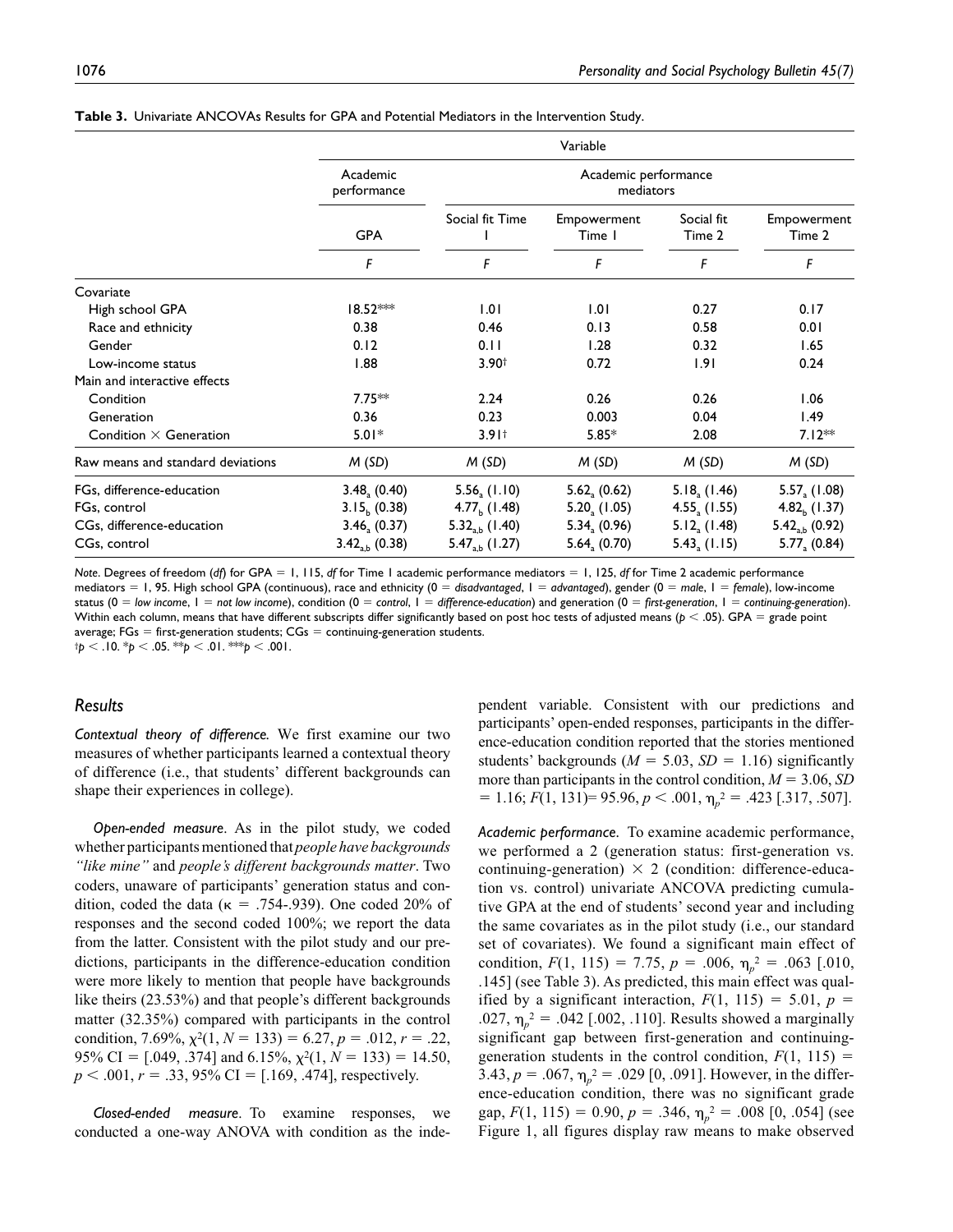

Figure 1. Cumulative GPA at the end of students' second year as a function of generation status and intervention condition (raw means displayed).

*Note*. Error bars represent ± 1 *SE* of the mean. †*p* < .10. \*\**p* < .01.

differences clear). Importantly, first-generation students in the difference-education condition had higher GPAs than first-generation students in the control condition, *F*(1, 115)  $= 10.64, p = .001, \eta_p^2 = .085$  [.017, .163], and in the campuswide control,  $F(1, 2624) = 9.52$ ,  $p = .002$ ,  $\eta_p^2 = .004$ [.001, .008].<sup>7</sup> In contrast, continuing-generation students in the difference-education condition did not differ from those in the control condition,  $F(1, 115) = 0.19$ ,  $p = .661$ ,  $\eta_p^2 =$ .002 [0, .035], nor from those in the campuswide control group,  $F(1, 2624) = 1.56$ ,  $p = .212$ ,  $\eta_p^2 = .001$  [0, .003].<sup>8</sup>

*Potential mediators.* To examine our potential mediators, we performed a series of 2 (generation status: first-generation vs. continuing-generation)  $\times$  2 (condition: differenceeducation vs. control) univariate ANCOVAs for social fit and empowerment (Times 1 and 2; see Table 3), using our standard set of covariates.

*Fit and empowerment—Time 1*. The univariate ANCOVAs predicting fit and empowerment immediately following the intervention (Time 1) revealed no significant main effects, but a nearly significant interaction for fit,  $F(1, 125) = 3.91$ ,  $p = .050, \eta_p^2 = .030$  [0, .094] and a significant interaction for empowerment,  $F(1, 125) = 5.85$ ,  $p = .017$ ,  $\eta_p^2 = .045$ [.004, .116] (see Figure 2). Simple effects tests showed no significant differences by generation status in either the control condition,  $F_{\text{fit}}(1, 125) = 0.72$ ,  $p = .399$ ,  $\eta_p^2 = .006$  [0, .047] and  $F_{\text{empowerment}}(1, 125) = 2.09, p = .151, \eta_p^2 = .016 [0, .070],$ or the difference-education condition,  $F_{\hat{n}i}(1, 125) = 2.56$ ,  $p =$ .112,  $\eta_p^2 = .020$  [0, .077] and  $F_{empowerment}(1, 125) = 2.38, p =$ .125,  $\eta_p^2$  = .019 [0, .074]. Nonetheless, among first-generation students, the difference-education condition, compared with

control, increased fit,  $F(1, 125) = 5.09$ ,  $p = .026$ ,  $\eta_p^2 = .039$ [.002, .108], and empowerment (marginally),  $F(1, 125) = 3.62$ ,  $p = .060$ ,  $\eta_p^2 = .028$  [0, .091]. In contrast, among continuinggeneration students, neither fit nor empowerment differed by condition,  $F_{\text{fit}}(1, 125) = 0.14$ ,  $p = .708$ ,  $\eta_p^2 = .001$  [0, .028] and  $F_{\text{empovernent}}(1, 125) = 2.23, p = .138, \eta_p^2 = .018 \, [0, .072].$ 

*Fit and empowerment—Time 2*. The univariate ANCOVAs predicting fit and empowerment at the end of students' first year in school (Time 2) revealed no significant main effects nor a significant interaction for fit,  $F(1, 95) = 2.08$ ,  $p = .152$ ,  $\eta_p^2$  = .021 [0, .090]. However, there was a significant interaction predicting empowerment,  $F(1, 95) = 7.12, p = .009, \eta_p^2$ = .070 [.010, .162] (see Figure 3). Simple effects tests showed that, in the control condition, first-generation students reported less empowerment,  $F(1, 95) = 6.03$ ,  $p = .016$ ,  $\eta_p^2 = .060$ [.006, .149], compared with continuing-generation students. In contrast, this social class difference was not present in the difference-education condition,  $F(1, 95) = 0.52$ ,  $p = .473$ ,  $\eta_p^2 =$ .005 [0, .054]. Importantly, these changes are due to increased empowerment among first-generation students in the difference-education compared with control condition,  $F(1, 95)$  = 5.81,  $p = .018$ ,  $\eta_p^2 = .058$  [.005, .146].<sup>9</sup> Among continuinggeneration students, empowerment did not differ across conditions,  $F(1, 95) = 1.68$ ,  $p = .198$ ,  $\eta_p^2 = .017$  [0, .082].

*Moderated meditation analyses.* Next, we examined whether the difference-education intervention improved first-generation students' academic performance by increasing their empowerment at Time 2. We did not examine Time 2 social fit, given the Condition  $\times$  Generation status interaction was not significant. Specifically, we conducted moderated mediation analyses with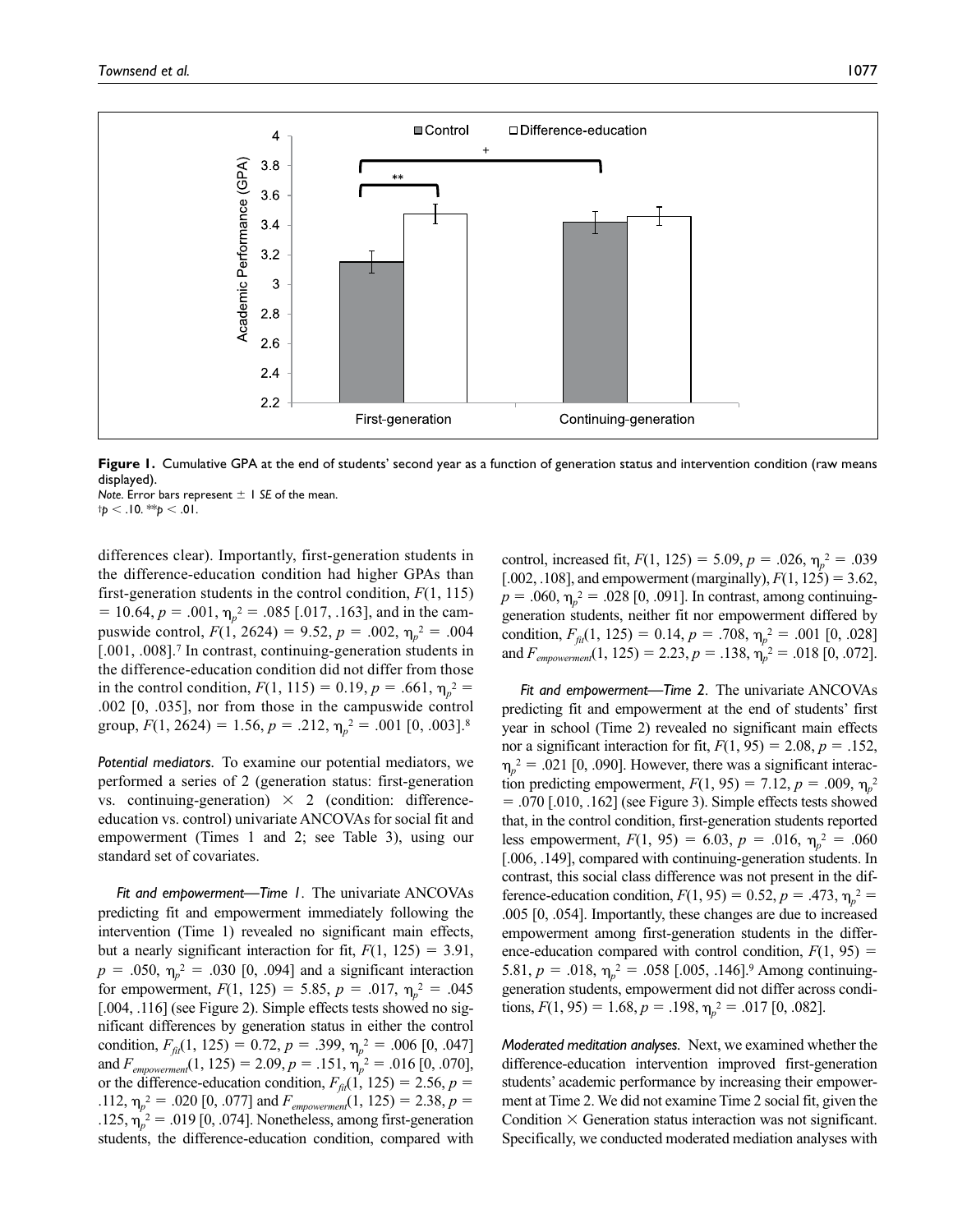

**Figure 2.** Social fit and empowerment at Time 1 as a function of generation status and intervention condition (raw means displayed). *Note*. Error bars represent ± 1 *SE* of the mean.  $\uparrow p$  < .10. \*\**p* < .01.

participants' empowerment as the mediator between intervention condition and academic performance with generational status as the moderator of both the direct and indirect paths (Hayes, 2013; PROCESS macro for SPSS 23, Model 8). We conducted the analysis with 20,000 bootstrap resamples, including our standard set of covariates. Results show a mediating role of empowerment, *b* = −0.1545,  $SE_{boot}$  = .0754, 95%  $CI = [-0.3456, -0.0414]$ . As predicted, the indirect effect was significant among first-generation students,  $b = .1051$ ,  $SE<sub>boot</sub>$  $= .0622, 95\% \text{ CI} = [0.0102, 0.2579], \text{such that those in the}$ difference-education, compared with control, condition felt greater empowerment, which led to higher academic performance. In contrast, the indirect effect was not significant among continuing-generation students,  $b = -.0494$ ,  $SE<sub>host</sub>$ .0320, 95% CI =  $[-0.1283, 0.0015]$ .

*Psychological toughness—Time 2.* To examine our predictions regarding improved college experiences, we conducted a 2

(generation status: first-generation vs. continuing-generation)  $\times$  2 (condition: difference-education vs. control) multivariate ANCOVA with our standard set of covariates and the three outcomes associated with psychological toughness. We found a marginal interaction,  $F(3, 93) = 2.35, p = .078, \eta_p^2$ = .070 [0, .143]. Subsequently, we tested our directional predictions with univariate ANCOVAs, which showed patterns consistent with our predictions: significant interactions for psychological thriving,  $F(1, 95) = 5.38$ ,  $p = .022$ ,  $\eta_p^2 =$ .054 [.004, .141] and resilience, *F*(1, 95) = 5.67, *p* = .019,  $\eta_p^2$  = .056 [.005, .144], and a marginal interaction for psychological competence,  $F(1, 95) = 3.83$ ,  $p = .053$ ,  $\eta_p^2 =$ .039 [0, .119]. Below we report the results of simple effects tests (see Table 4 for results of these ANCOVAs).

*Psychological thriving*. There were no differences among participants in the control condition based on generation status, *F*(1,  $95$ ) = 0.89,  $p = .348$ ,  $\eta_p^2 = .009$  [0, .065]. However, among par-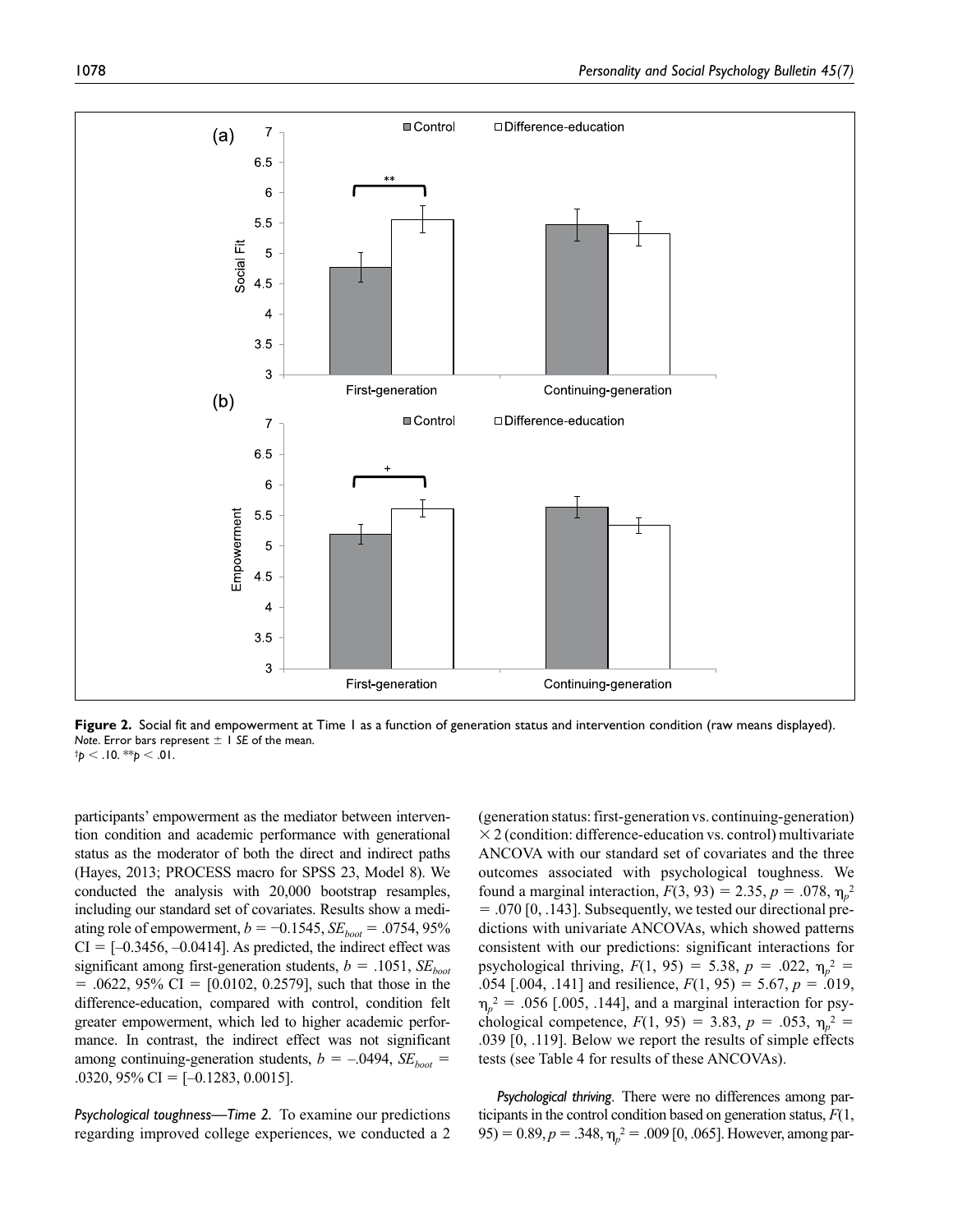

**Figure 3.** Empowerment at Time 2 as a function of generation status and intervention condition (raw means displayed). *Note*. Error bars represent ± 1 *SE* of the mean.

 $*_{p}$  < .05.

|  |  |  |  |  | Table 4. Univariate Analysis of Covariances Results for Indicators of Psychological Toughness in the Intervention Study (Time 2). |  |
|--|--|--|--|--|-----------------------------------------------------------------------------------------------------------------------------------|--|
|--|--|--|--|--|-----------------------------------------------------------------------------------------------------------------------------------|--|

|                               | Psychological<br>thriving | Resilience                   | Psychological<br>competence |  |
|-------------------------------|---------------------------|------------------------------|-----------------------------|--|
|                               |                           |                              |                             |  |
|                               | F                         | F                            | F                           |  |
| Covariate                     |                           |                              |                             |  |
| High school GPA               | 0.32                      | 0.82                         | 1.82                        |  |
| Race and ethnicity            | 0.96                      | 0.16                         | 2.25                        |  |
| Gender                        | 2.81 <sup>†</sup>         | 0.39                         | 0.04                        |  |
| Low-income status             | $3.72^{+}$                | 0.78                         | 1.32                        |  |
| Main and interactive effects  |                           |                              |                             |  |
| Condition                     | 1.92                      | 0.46                         | 0.04                        |  |
| Generation                    | 0.29                      | 0.42                         | 0.009                       |  |
| Condition $\times$ Generation | $5.38*$                   | $5.67*$                      | 3.83 <sup>†</sup>           |  |
| Raw means and standard        |                           |                              |                             |  |
| deviations                    | M(SD)                     | M(SD)                        | M(SD)                       |  |
| FGs, difference-education     | 3.62, (0.66)              | 3.91, (0.53)                 | 2.45, (0.75)                |  |
| FGs, control                  | $3.09b$ (0.79)            | $3.55b$ (0.69)               | $2.12_{\text{a}}(0.94)$     |  |
| CGs, difference-education     | $3.37_{ab}$ (0.73)        | 3.80 <sub>a,b</sub> $(0.52)$ | $2.22_{\circ}$ (1.02)       |  |
| CGs, control                  | $3.54_{ab}$ (0.67)        | 4.0 $I_{a,b}$ (0.58)         | $2.63a$ (0.69)              |  |

*Note*. Degrees of freedom (*df*) for all dependent variables = 1, 95. High school GPA (continuous), race and ethnicity (0 = *disadvantaged*, 1 = *advantaged*), gender (0 = *male*, 1 = *female*), low-income status (0 = *low income*, 1 = *not low income*), condition (0 = *control*, 1 = *difference-education*) and generation (0 = *first-generation*, 1 = *continuing-generation*). Within each column, means that have different subscripts differ significantly based on post hoc tests of adjusted means ( $p < .05$ ). GPA = grade point average; FGs = first-generation students; CGs = continuing-generation students. †*p* < .10. \**p* < .05.

ticipants in the difference-education condition, first-generation students reported marginally greater psychological thriving than continuing-generation students,  $F(1, 95) = 3.91$ ,  $p = .051$ ,  $\eta_p^2$ = .040 [0, .120]. Importantly, these changes are due to increased reported psychological thriving among first-generation students in the difference-education compared with the control condition,

 $F(1, 95) = 5.82, p = .018, \eta_p^2 = .058$  [.005, .146]. Continuinggeneration students did not differ across conditions,  $F(1, 95) =$  $0.55 p = .459, \eta_p^2 = .006 [0, .055].$ 

*Resilience*. Among participants in the control condition, first-generation students reported marginally less resilience,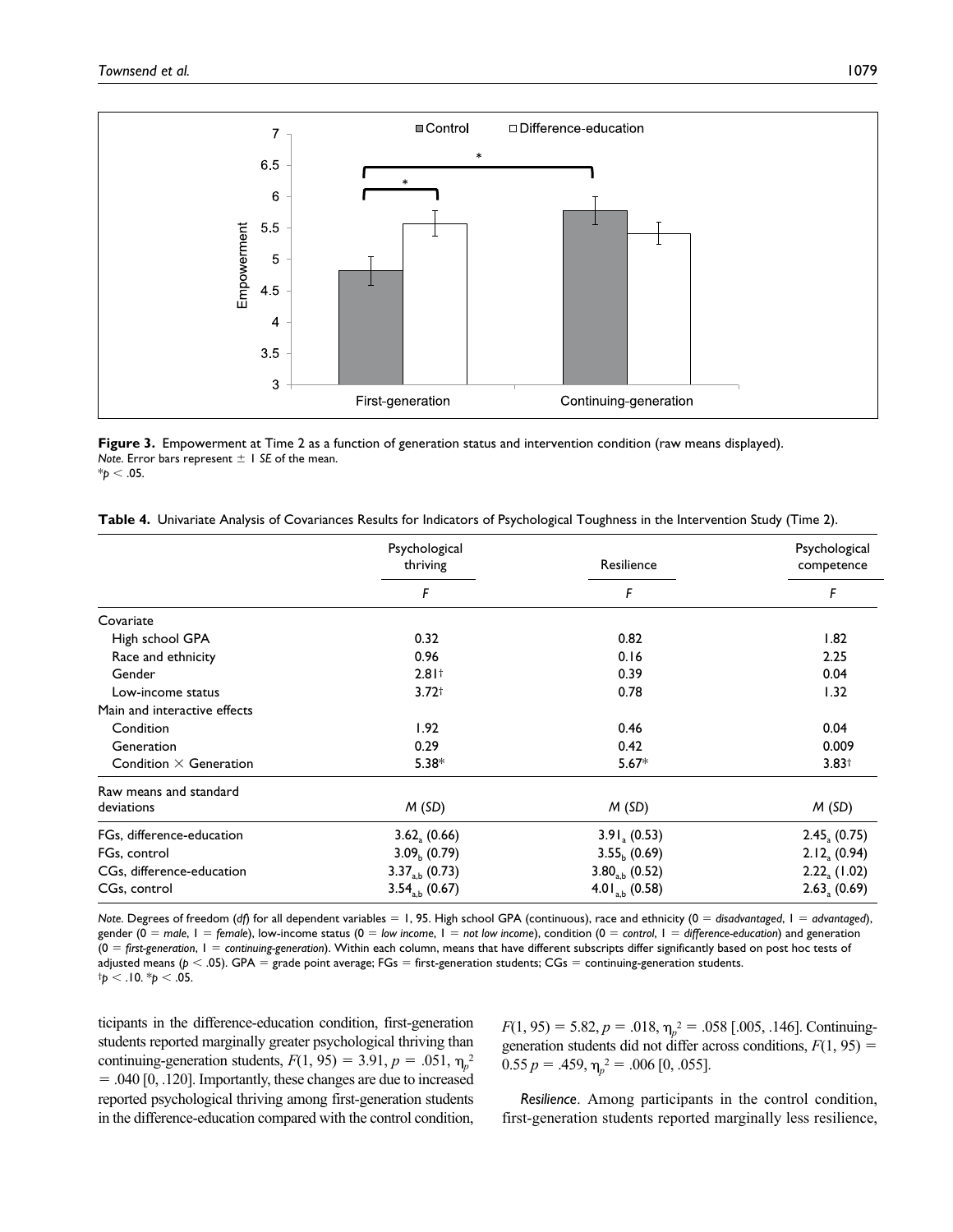*F*(1, 95)= 3.48, *p* = .065,  $\eta_p^2$  = .035 [0, .113], compared with continuing-generation students. However, these differences were not present in our difference-education condition,  $F(1, 95) = 1.03, p = .313, \eta_p^2 = .011$  [0, .068]. Importantly, these changes are due to increased reported resilience among first-generation students in the difference-education compared with control condition,  $F(1, 95) = 3.99, p = .049, \eta_p^2$ = .040 [0, .121]. Continuing-generation students did not differ across conditions,  $F(1, 95) = 1.80$ ,  $p = .183$ ,  $\eta_p^2 = .019$ [0, .084].

*Psychological competence*. There were no generation status differences in reported psychological competence among participants in the control condition,  $F(1, 95) = 1.13$ ,  $p =$ .290,  $\eta_p^2 = .012$  [0, .070], nor the difference-education condition,  $F(1, 95) = 1.86$ ,  $p = .176$ ,  $\eta_p^2 = .019$  [0, .086]. Furthermore, there was no condition difference among firstgeneration students,  $F(1, 95) = 1.33$ ,  $p = .252$   $\eta_p^2 = .014$ [0, .075]. In addition, in contrast to our predictions, there was a marginal difference among continuing-generation students such that those in the control condition reported greater psychological competence than those in the difference-education condition,  $F(1, 95) = 2.86$ ,  $p = .094$ ,  $\eta_p^2 = .029$  [0, .103].

*Additional measures and exploratory analyses.* In our Time 2 survey, we also included measures related to stress and anxiety, psychological adjustment, social engagement, academic engagement, and intergroup understanding, as well as a measure of responses to common college scenarios. In the online supplemental material, we report methodological information and results for these measures; we also compare our results with those of the in-person panel intervention when measures overlapped. To further investigate the processes underlying the academic performance benefits of differenceeducation, we also conducted a series of exploratory, moderated mediation analyses. We used the measures on which there was a marginal or significant Generation status  $\times$  Condition interaction, and the three measures of psychological toughness, as potential mediators of academic performance. The results of these exploratory analyses suggest that only empowerment was a significant, independent mediator of students' improved academic performance.10

#### *Discussion*

Results of the intervention study support our theorizing. Specifically, the online difference-education intervention taught students a contextual theory of difference and closed the social class achievement gap between first-generation and continuing-generation students at the end of their second year in college. Although a social class GPA gap was present in both the intervention control condition and the campuswide control, there was no gap in the difference-education condition because first-generation students had higher academic performance

compared with the control conditions. Our moderated mediation analyses revealed that an increase in their empowerment, and not their social fit, partially explained their improved GPA. Interestingly, our intervention improved first-generation students' feelings of social fit immediately following the intervention; however, the size of this effect was reduced by the end of the first year in college (i.e., first-generation students in the difference-education condition vs. the control condition:  $\eta_p^2$  = .039 at Time 1 vs.  $\eta_p^2 = .017$  at Time 2). In contrast, the effect of the intervention on first-generation students' empowerment was greater at the end of students' first year than immediately following the intervention (i.e., first-generation students in the difference-education condition vs. the control condition:  $\eta_p^2$  = .028 at Time 1 vs.  $\eta_p^2 = .058$  at Time 2). Moreover, we found evidence that difference-education improves first-generation students' college experiences by affording psychological benefits not previously shown. Specifically, we found that the online difference-education intervention provided first-generation students with increased psychological toughness (i.e., psychological thriving and resilience).

*Comparison with results of the in-person panel intervention.* Results of the current, online difference-education intervention replicate the primary and most important findings from the initial test of difference-education in a new university context. That is, the current online difference-education intervention and the previous in-person panel intervention both successfully communicated a contextual theory of difference, as indicated by participants' open-ended reports of what they learned from the intervention. In addition, they both successfully reduced the social class achievement gap by improving first-generation students' college grades over an extended period of time in college (i.e., at the end of their first or second year).

In addition, the finding in the current research that difference-education improved first-generation students' grades by increasing their empowerment is also consistent with the mediator finding from the in-person panel study. Specifically, the current study finds evidence that the intervention improved first-generation students' grades partially through an increase in *psychological* empowerment. Stephens, Hamedani, and Destin (2014) demonstrated improved grades partially via a measure of *behavioral* empowerment (i.e., tendency to take advantage of college resources). We theorize that these two related processes likely work in tandem, with psychological empowerment fostering a willingness to take action (i.e., behavioral empowerment) and vice versa. Thus, results of these two studies converge to suggest that difference-education improves grades through some form of empowerment.

In terms of social fit, the current online study finds increased fit among first-generation students in the difference-education condition (vs. control condition) immediately after the intervention (i.e., Time 1). However, this effect was not significant at the end of students' first year (i.e., Time 2).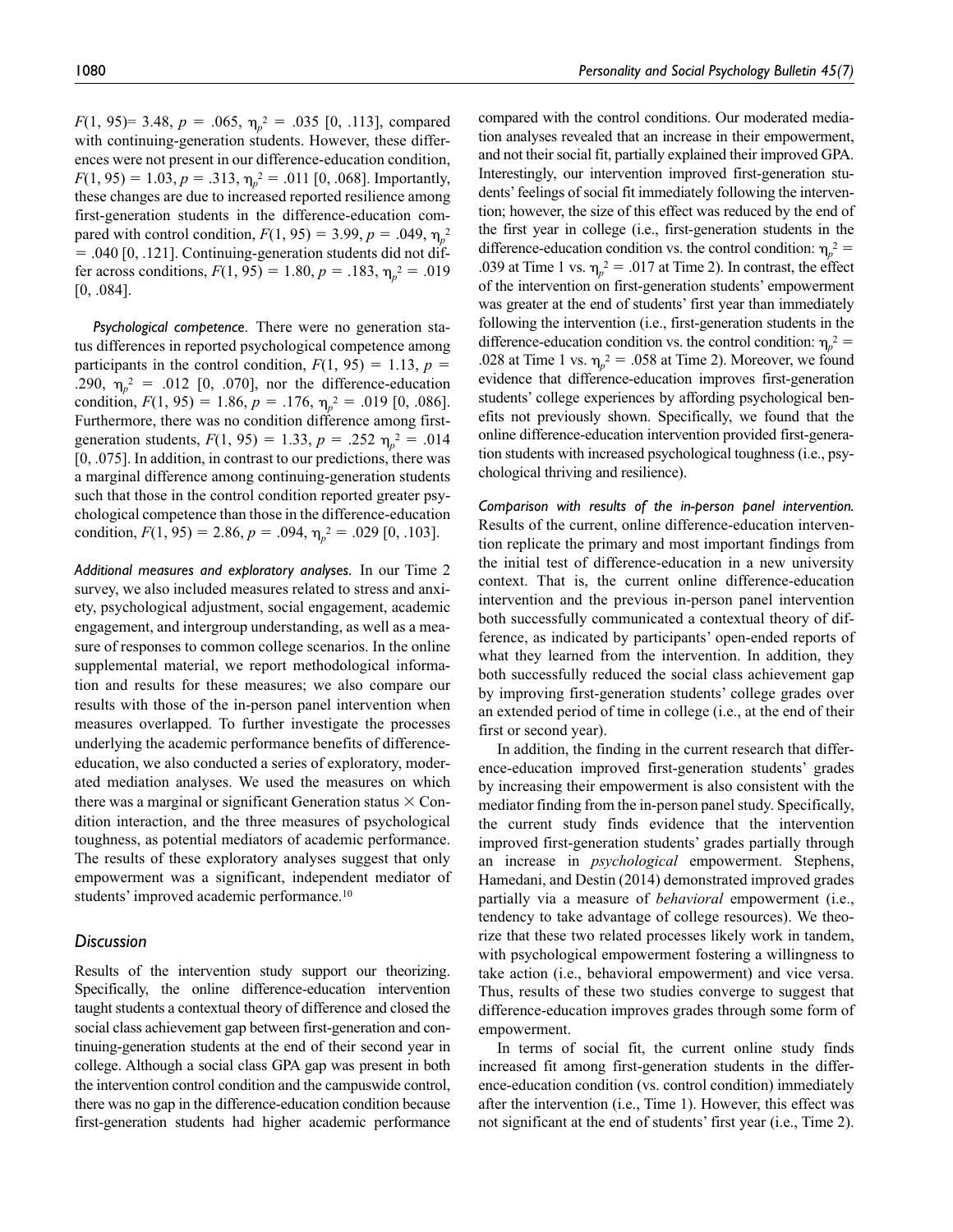In contrast, in the in-person panel intervention, both continuing-generation and first-generation students showed improved social fit compared with students in the control condition at the end of the first year. We speculate that differences in the university climates (e.g., university selectivity or culture) may underlie the differing results. For example, it could be that, at the university examined in the current online study, students overall feel high levels of social fit at the end of their first year and, thus, have limited room to improve. Consistent with this, first-generation students in the control condition reported higher social fit at the end of the year compared with immediately following the intervention.

## **General Discussion**

The present work contributes to the growing literature on social psychological interventions that seek to improve the academic outcomes of students who are underrepresented in higher education (e.g., first-generation students in selective universities). Specifically, it provides a conceptual replication of the in-person panel difference-education intervention in a different university context and with a longer time-scale (i.e., end-of-second-year grades vs. end-of-first-year grades; Stephens, Hamedani, & Destin, 2014). Importantly, the present research suggests that a contextual theory of difference can be communicated online to individual students and that, in this format, it can improve first-generation students' academic performance nearly 2 years later.

In addition, our work demonstrates one key process through which difference-education improves academic performance, that is, by increasing first-generation students' psychological empowerment. We speculate that the intervention provided an immediate boost in students' psychological empowerment, which may have led to a cascade of psychological and behavioral effects, including reaffirming empowerment even after 1 year (e.g., Wilson, 2011). As mentioned above, this builds on the previous difference-education intervention, which found that it improved first-generation students' grades by increasing their behavioral empowerment (i.e., tendency to seek campus resources). Our findings offer new insight into the psychological process underlying *why* first-generation students may have been more likely to seek such resources (i.e., psychological empowerment may have increased their behavioral empowerment).

The present research also extends the outcomes potentially improved by difference-education to include first-generation students' psychological toughness. Such psychological toughness may be essential for well-being and success in stressful contexts such as college (e.g., Pritchard et al., 2007; Solberg Nes et al., 2009). These results are consistent with the findings of a follow-up of the initial in-person panel difference-education intervention, which showed that difference-education led first-generation students to display more adaptive physiological coping responses during a stressful task (Stephens, Townsend, et al., 2015).

In addition, by demonstrating that it is possible for firstgeneration students to benefit from learning a contextual theory of difference in an online, individual format, our results add difference-education to the group of social psychological lay theory interventions that use online methods (Wilson, 2011; Yeager & Walton, 2011). Our research contributes to educational practice by providing a differenceeducation intervention that requires less time and fewer resources than the initial in-person panel intervention and suggests that difference-education has potential to be effective at scale, similar to other interventions (Yeager et al., 2016).

## *Limitations and Future Directions*

Future research should investigate the effectiveness of difference-education interventions in a broader range of higher education contexts with different climates. Such research will help advance theory by further illuminating the process through which difference-education benefits first-generation students. For example, will improvements in first-generation students' performance be mediated through increased psychological or behavioral empowerment when institutions offer fewer of the resources of which empowered students might take advantage? It will also be important to examine less selective colleges and universities, as well as community colleges. Testing the effectiveness of our intervention approach in such contexts is practically important because the majority of first-generation students attend these types of institutions (Engle, 2007).

Finally, as is the case with other social psychological interventions, it remains unclear which specific aspect(s) of our message drive the intervention's effects. The differenceeducation message conveys an understanding that differences come from being exposed to and adapting to different kinds of contexts. We conveyed contextual theory of difference through stories of how people's different backgrounds shaped their experiences in college in both negative and positive ways. Future research should examine what information is necessary and sufficient to convey a contextual theory of difference and produce the intervention's benefits.

## *Conclusion*

Universities bring together students from diverse backgrounds, but they often fail to fully leverage the benefits of that diversity. One reason is that these institutions themselves are often set up according to middle-class and European American norms. As a result, disadvantaged students, whose backgrounds diverge from this cultural standard, often experience a lack of fit and empowerment, which can undermine their opportunity to succeed. The present research suggests that students can be taught a contextual theory of difference online and that this has potential to empower disadvantaged students and, thereby, improve their academic performance.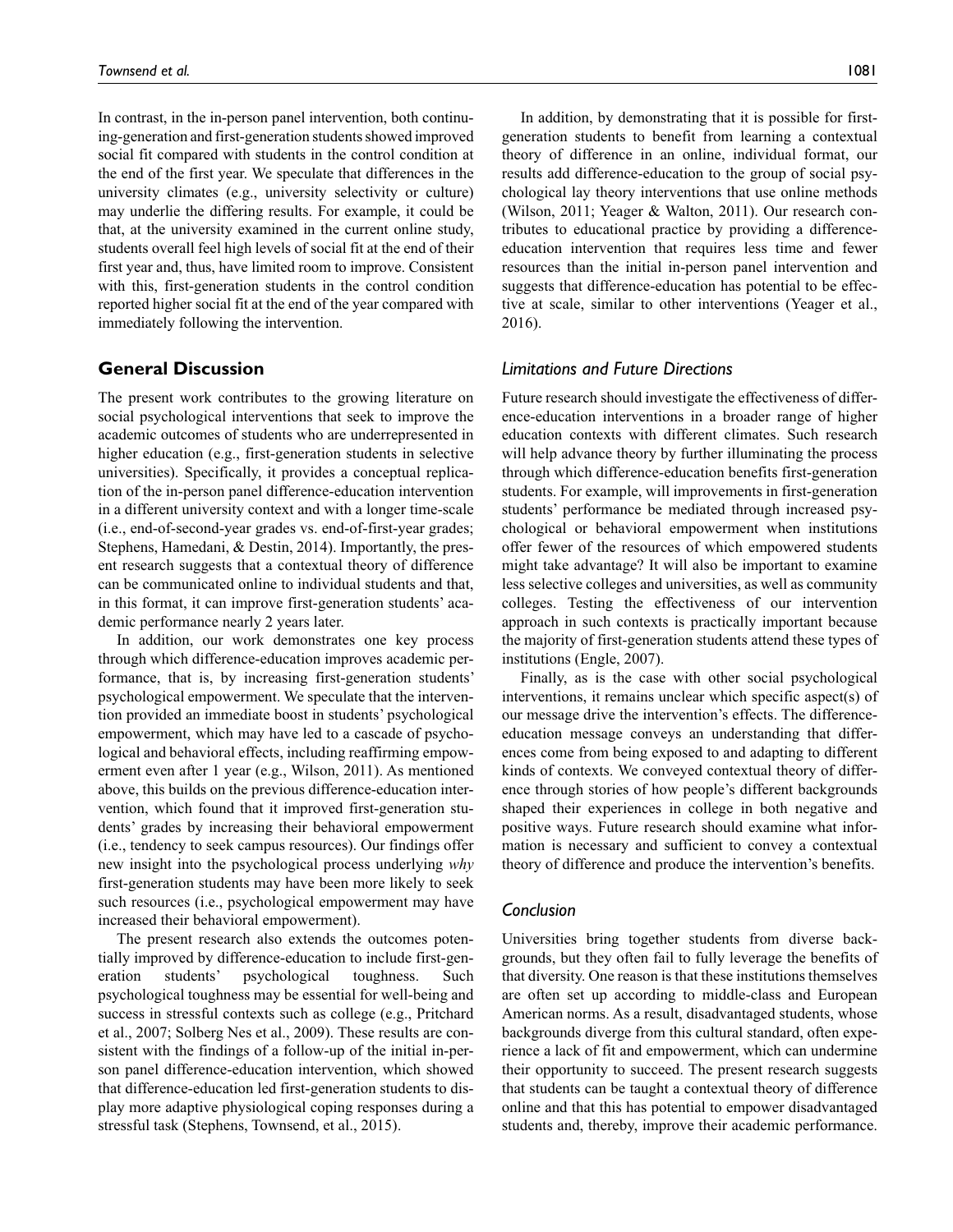Ultimately, difference-education can enable colleges and universities to create more inclusive and empowering environments in which students from diverse backgrounds have a greater opportunity to succeed.

#### **Acknowledgments**

The authors thank Mindy Truong for assistance with data collection and Mindy Truong and Brittany Torrez for assistance with manuscript preparation.

## **Declaration of Conflicting Interests**

The author(s) declared no potential conflicts of interest with respect to the research, authorship, and/or publication of this article.

#### **Funding**

The author(s) received no financial support for the research, authorship, and/or publication of this article.

#### **Notes**

- 1. A lay theory is a set of fundamental assumptions about the nature of the self and social world that shapes how people interpret and respond to their experiences (Molden & Dweck, 2006).
- 2. We selected the term *fit* to emphasize the degree of congruence between a person's psychological experience and that setting, building on research on cultural fit, person–environment fit, and person–organization fit (e.g., Chatman, 1991; Rivera, 2012; Schmader & Sedikides, 2018).
- 3. As the purpose of this study was to test whether students could learn a contextual theory of difference online, we did not obtain students' grades.
- 4. We also assessed participants' reactions to the stories (e.g., positivity) and examined whether these were affected by generation status, condition, or their interaction. When we found significant effects, we controlled for those reactions in followup analyses of perceptions of college experiences; doing so did not change the significance or direction of our results. See the online supplemental material for more information.
- 5. The two university contexts differed in several ways. One difference of interest is the percentage of first-year students who were first-generation, which was 8% in the university setting for the in-person panel intervention study and 14.2% in the university setting for the present intervention study.
- 6. As in the pilot study, we measured participants' reactions to the stories. We found no significant effects of generation status, intervention condition, or their interaction. See the online supplemental material for more information.
- 7. To allow for comparison with the in-person panel study, we used raw means to calculate Cohen's *d* effect sizes for these comparisons (see Lakens, 2013): first-generation students in the difference-education condition compared with first-generation students in the control condition,  $d = 0.834$ , and in the campuswide control,  $d = .586$ .
- 8. For analyses using the campuswide control, (a) Pell eligibility was not included as a covariate because we did not have this information for the campuswide control, (b) campuswide control students whose races were unlisted or listed as

"unknown," "international," or "two or more" were coded as "1" (i.e., advantaged), as this was the modal response, and (c) 28 campuswide control students, whose high school GPAs were missing, were not included.

- 9. For the comparison of first-generation students in the difference-education condition with first-generation students in the control condition, Cohen's  $d = .630$  (calculated using raw means).
- 10. Although resilience and psychological competence were significant mediators when each was the sole mediator in the analyses, in an analysis with empowerment, resilience, and psychological competence as simultaneous mediators, only the indirect effect through empowerment was significant.

#### **Supplemental Material**

Supplemental material is available online with this article.

#### **References**

- Adams, M., Bell, L. A., & Griffin, P. (Eds.). (2007). *Teaching for diversity and social justice*. New York, NY: Routledge.
- Bourdieu, P., & Passeron, J. C. (1990). *Reproduction in education, society and culture*. London, England: SAGE.
- Cabrera, N. L., Milem, J. F., Jaquette, O., & Marx, R. W. (2014). Missing the (student achievement) forest for all the (political) trees: Empiricism and the Mexican American studies controversy in Tucson. *American Educational Research Journal*, *51*, 1084-1118. doi:10.3102/0002831214553705
- Chatman, J. A. (1991). Matching people and organizations: Selection and socialization in public accounting firms. *Administrative Science Quarterly*, *36*, 459-484. doi:10.5465/ AMBPP.1989.4980837
- Connor, K. M., & Davidson, J. R. T. (2003). Development of a new resilience scale: The Connor–Davidson Resilience Scale (CD-RISC). *Depression and Anxiety*, *18*, 76-82. doi:10.1002/ da.10113
- Croizet, J.-C., & Millet, M. (2011). Social class and test performance: From stereotype threat to symbolic violence and vice versa. In M. Inzlicht & T. Schmader (Eds.), *Stereotype threat: Theory, process, and application* (pp. 188-201). New York, NY: Oxford University Press.
- Duckworth, A. L., Peterson, C., Matthews, M. D., & Kelly, D. R. (2007). Grit: Perseverance and passion for long-term goals. *Journal of Personality and Social Psychology*, *92*, 1087-1101. doi:10.1037/0022-3514.92.6.1087
- Duncan, G. J., & Murnane, R. J. (2011). *Whither opportunity? Rising inequality, schools, and children's life chances*. New York, NY: Russell Sage Foundation.
- Engle, J. (2007). Postsecondary access and success for first-generation college students. *American Academic*, *3*, 25-48.
- Frymier, A. B., Shulman, G. M., & Houser, M. (1996). The development of a learner empowerment measure. *Communication Education*, *45*, 181-199. doi:10.1080/03634529609379048
- Gay, G. (2000). *Culturally responsive teaching: Theory, research, and practice*. New York, NY: Teachers College Press.
- Goudeau, S., & Croizet, J.-C. (2017). Hidden advantages and disadvantages of social class: How classroom settings reproduce social inequality by staging unfair comparison. *Psychological Science*, *28*, 162-170. doi:10.1177/0956797616676600